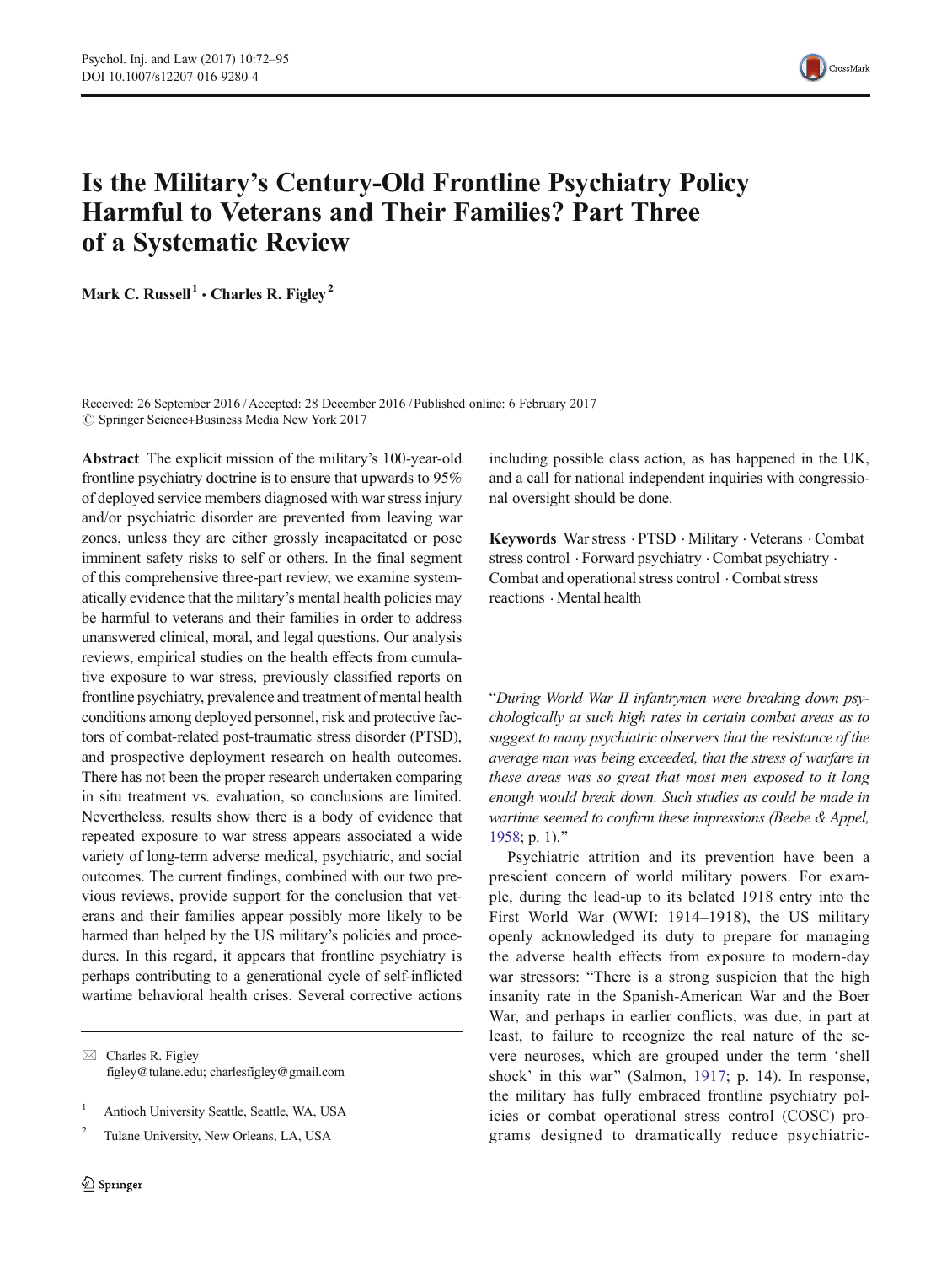related evacuations from war zones (see Russell & Figley, [2016a](#page-22-0)). The US military's current frontline psychiatry doctrine expects up to 95% of deployed personnel identified as war stress casualties and/or diagnosed with a psychiatric condition will be returned to duty (RTD) after brief respite and restoration interventions, unless their mental health status deteriorates to the point of severe impairment and/or present a clear danger to self or others (e.g., Brusher, [2011](#page-20-0); Department of the Army, [2006](#page-21-0)).

### Who Benefits from Frontline Psychiatry?

The US military claims that its force conservation policies are mutually beneficial to accomplishing the military mission as well as enhancing the long-term health and well-being of deployed personnel and their families (Russell & Figley, [2016a,](#page-22-0) [b\)](#page-22-0). Others, including the British High Court (e.g., McGeorge, Hughes, & Wessely, [2006](#page-22-0)), have questioned the ethical, legal, and scientific merits of frontline psychiatry (e.g., Russell & Figley, [2016a\)](#page-22-0). Nevertheless, the factual bases underlying the military's justification for its century-old mental health policies has never been systematically reviewed or challenged until now (Russell & Figley, [2016b\)](#page-22-0). In our second of three articles on the topic, we found evidence that the military has benefited from its policy to prevent psychiatric evacuations from war zones. However, claims of individual benefit are largely unsupported (Russell & Figley, [2016b](#page-22-0)). Consequently, critical questions remain. Is the military's frontline psychiatry doctrine generally harmful to the long-term health of deployed personnel and their families?

#### Acknowledging Competing Military Missions

The inherent risks of war include being killed, physically wounded, infected by disease, and exposure to chronic and potentially traumatic war stress that can lead to developing a spectrum of war stress injury including but certainly not limited to post-traumatic stress disorder (PTSD) and suicide (e.g., Russell & Figley, [2015a](#page-22-0), [b\)](#page-22-0). Battlefield medical lessons have been properly researched and implemented to reduce the unnecessary or preventable physical suffering and death caused by human warfare in keeping with the mission of military medicine (e.g., Gabriel, [2013;](#page-21-0) Russell & Figley, [2016b\)](#page-22-0). In the mental health area, the military should show an equivalent commitment to learning war trauma lessons toward preventing the unnecessary suffering and loss of life attributed to war stress exposure (Russell, Figley, & Robertson, [2015\)](#page-23-0). In short, the issue can be boiled down to a single proposition. What can and should be done to mitigate predictable health risks of deployed personnel and their families while still allowing the military to accomplish its basic warfighting mission?

#### Purpose of the Study

Our third and final article on the topic provides a systematic evidentiary review of the potential harm to deployed service members and their families caused by the military's frontline psychiatry/COSC policies. We undertake this review as an attempt to improve the military mission or perhaps conclude that the military's frontline policies are the best available to meet its force health protection and warfighting missions. Our methodology in conducting our systematic review of the issues involved was described earlier (Russell & Figley, [2016b\)](#page-22-0). We begin with an overview of the scientific and military reports on the nature and type of combat operational stress reactions (COSR) and the dosage effect of exposure to extreme stress and its health impact. Next, we examine studies that provide direct testing of the hypothesis that frontline psychiatry is harmful, followed by a review of several research lines offering indirect evidence of harm in these regards. Lastly, we offer suggestions for moving forward.

# Overview of Deployment, War, and Combat-Related Stress

It is axiomatic that the war combatant, regardless of the combatant's predisposition or constitution, is susceptible to breakdown when confronted by protracted, excessive, or traumatic war stress. This point was made repeatedly by British military experts who testified during the 2003 Multiple Claimants v. MoD case (McGeorge et al., [2006\)](#page-22-0) and reaffirmed by the 2007 Department of Defense (DoD) task force on mental health (DoD TF-MH, [2007](#page-21-0)): "Involvement in combat imposes a psychological burden that affects all combatants, not only those vulnerable to emotional disorders or those who sustain physical wounds. Combat is a life-changing experience, imposing longlasting emotional challenges for combatants" (p. 5).

The empirical literature on the nature and long-term health effects of wartime stressors has been extensively reviewed [e.g., Institute of Medicine (IOM), [2008;](#page-21-0) Kulka et al., [1990](#page-22-0); Marshall, Davis, & Sherbourne, [2000\]](#page-22-0). We know that acute and chronic breakdown will occur when human resistance threshold is exceeded by duration, intensity, and nature of cumulative, interrelated effects of (a) deployment-related stressors (i.e., prolonged family separation, chronic boredom, worrying about family, climate change, excessive noise, chemo-bio warning drills, disruption in stress-buffers, financial concerns, overcrowding, sexual harassment, dietary change, sleep deprivation, inescapable duty, anticipation anxiety, fear for buddy's safety); (b) war-related stressors from exposure to persistent, multiple invisible or "unpredictable" threats (i.e., ambush, chemo-bio weapons, mines, IEDS, torpedoes, mortars, long-range missiles, indistinguishable enemy), devastation and injury (i.e., high explosive munitions, armored vehicles, rapid-fire, automatic weapons), and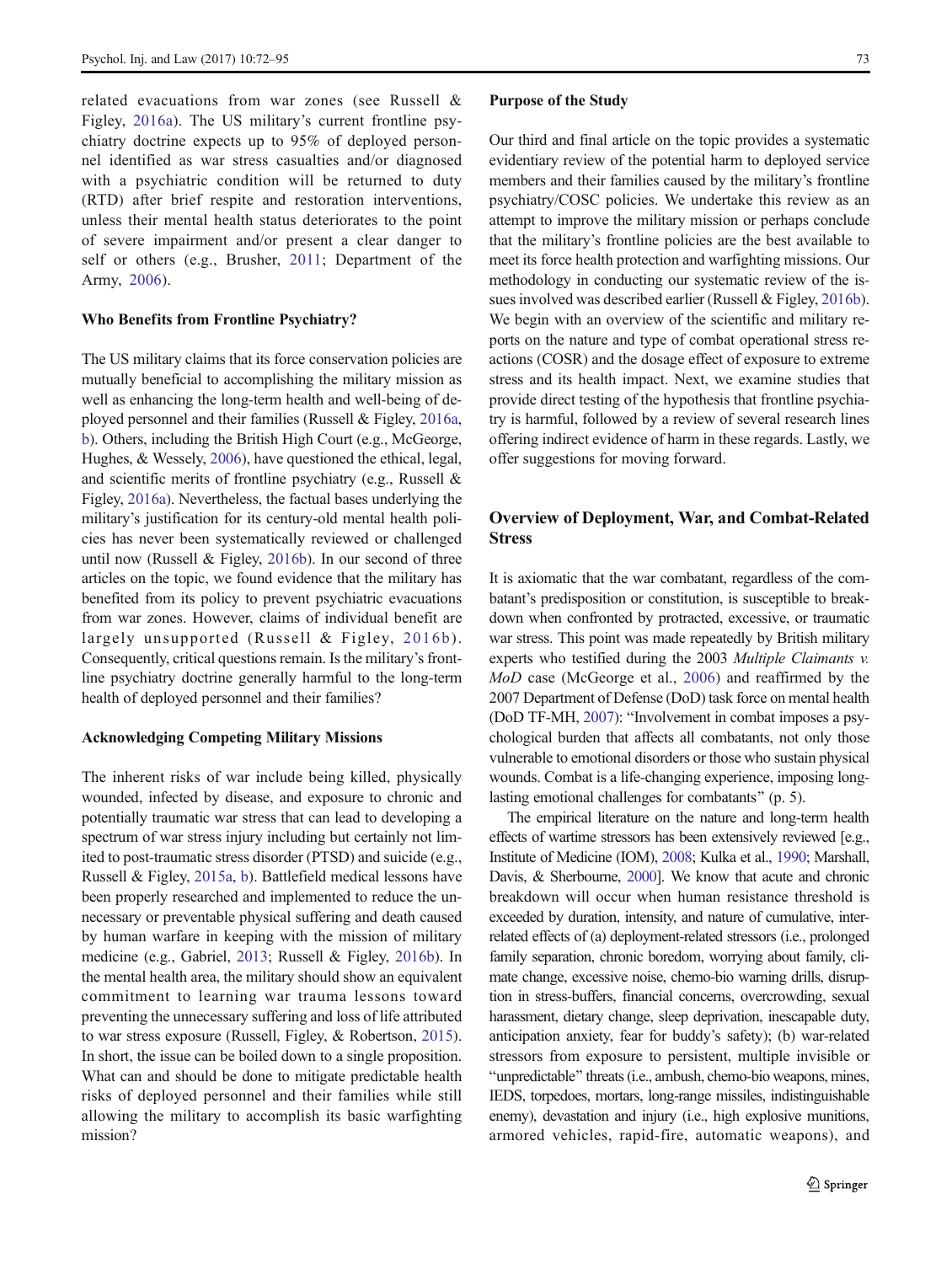<span id="page-2-0"></span>Table 1 Risk factors for the US military personnel deployed to Iraq or Afghanistan (MHAT-I, [2003](#page-22-0) and J-MHAT, [2013\)](#page-21-0)

| Survey question                                                                                           | 2003               | 2009 | 2010 | 2012 | 2013 |
|-----------------------------------------------------------------------------------------------------------|--------------------|------|------|------|------|
| Combat exposure                                                                                           |                    |      |      |      |      |
| Threat: IED exploded<br>near you                                                                          | No data            | 39%  | 53%  | 63%  | 53%  |
| Fighting: shooting at<br>enemy                                                                            | No data            | 49%  | 70%  | 56%  | 49%  |
| Knowing someone<br>seriously injured or<br>killed                                                         | 68%                | 54%  | 73%  | 74%  | 66%  |
| Being attacked or<br>ambushed                                                                             | 72%—receiving fire | 60%  | 78%  | 68%  | 66%  |
| Killing: responsible for<br>death of combatant<br>Multiple deployments                                    | 25%                | 25%  | 38%  | 24%  | 20%  |
| % who have been on<br>more than one<br>deployment                                                         | No data            |      |      | 42%  | 36%  |
| Anger                                                                                                     |                    |      |      |      |      |
| Threaten someone in<br>your unit with physical<br>violence                                                | No data            | 37%  | 32%  | 26%  | 21%  |
| Sleep problem                                                                                             |                    |      |      |      |      |
| Concern about not<br>getting enough sleep<br>rated as high or very<br>high                                | No data            | 28%  | 31%  | 34%  | 27%  |
| Blast-related event                                                                                       |                    |      |      |      |      |
| % receiving no TBI<br>evaluation after injury<br>involving being dazed,<br>confused, or "seeing<br>stars" | No data            |      |      | 38%  | 37%  |
| % receiving no TBI<br>evaluation after<br>knocked out (lost<br>consciousness)<br>Relationship problem     | No data            |      |      | 26%  | 25%  |
| Planning separation or<br>divorce                                                                         | 11%                | 12%  | 15%  | 11%  | 12%  |

comparative lack of safety or "controllability" (i.e., armor piercing munitions, long-range weapons, real-time surveillance and communications, "bunker busters," night vision, precisionguided weapons, guerilla "swarming" tactics); and (c) potential exposure to combat-related stressors [i.e., killing, being wounded, buddy killed, "collateral damage," war atrocities, survivor guilt, prisoner of war (POW), death of children, handling human remains]; all potentially resulting in long-term health, social, and spiritual problems (e.g., IOM, [2008;](#page-21-0) Marshall et al., [2000\)](#page-22-0).

Exponential increase in war-related stressors provides environmental context for acute and chronic psychophysical breakdown (see Russell & Figley, [2016a](#page-22-0)). Table 1 provides a contemporary snapshot of war zone stressors that the US military personnel deployed to Afghanistan and Iraq must endure, each representing risk factors for developing war stress injury, such as PTSD (e.g., DVA/DoD, [2010\)](#page-21-0).

### Positive or Adaptive Stress Reactions

Discussions on war-related stressors are often unfairly slanted toward negative or aversive aspects of going to war (e.g., Department of the Army, [2006\)](#page-21-0). Many service personnel, especially combat veterans, often regard their wartime experiences with mixed appreciation as being one of their "best" even if "hardest" and "worst" life events (e.g., Jones, [1995a\)](#page-21-0).

### Combat and Operational Stress Reactions

COSR is the DoD-approved term (replacing earlier terminology, like "battle fatigue" or "combat exhaustion") used to normalize "acute stress responses" (ASR) related to deployment and war zone stressors and acute "combat stress reactions" (CSR) related to combat exposure [e.g., Department of Veterans Administration (DVA)/DoD, [2004](#page-21-0), [2010](#page-21-0); Department of the Army, [2006](#page-21-0)]. The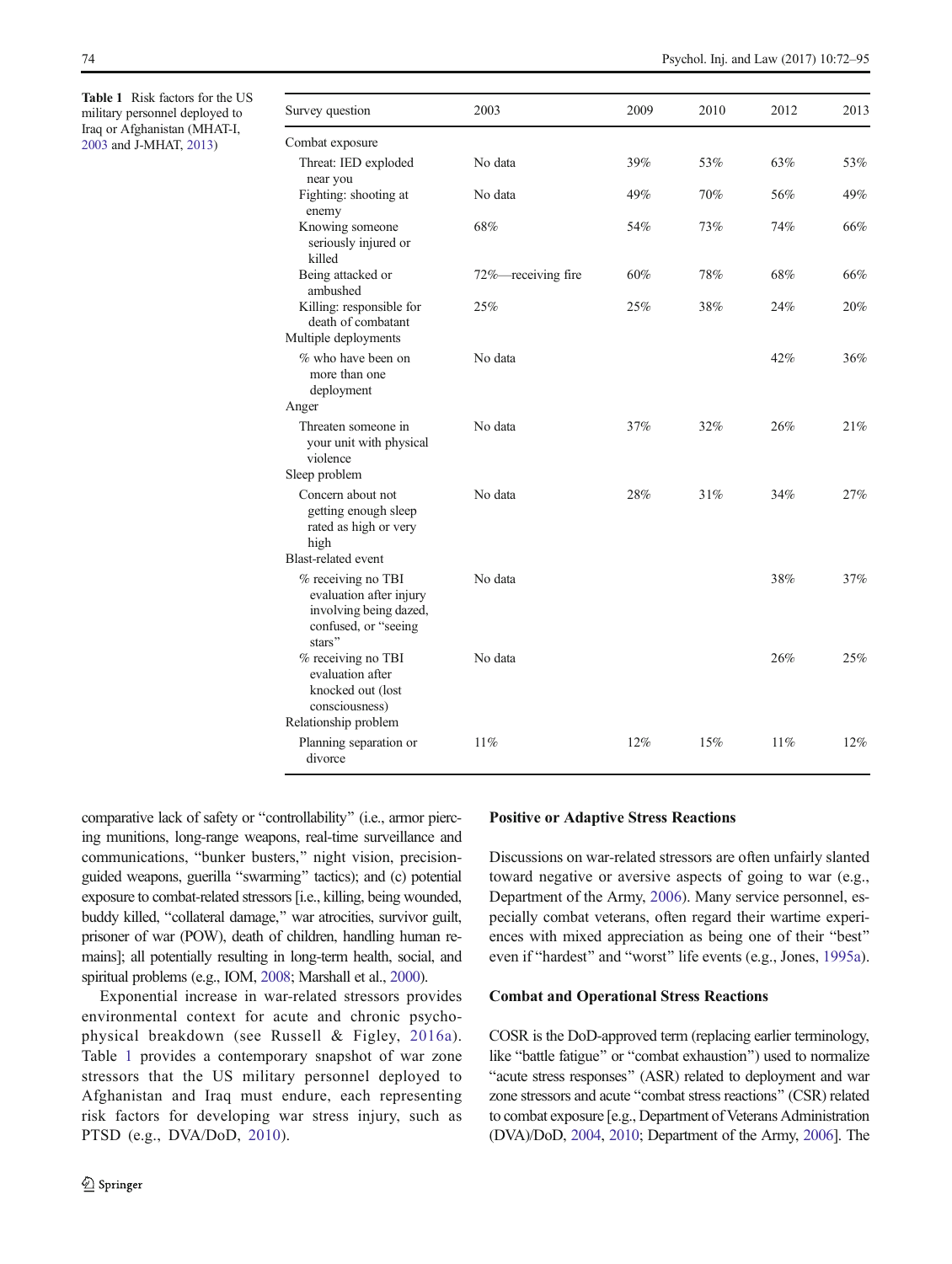COSR reflects a "normal" universal human adaptive stress response involving a broad spectrum of symptoms including physical (i.e., fatigue, muscle tremors, rapid heart rate, chest pain, nausea, bruxism, headaches), cognitive (i.e., intrusive images, hyper-vigilance, poor concentration, nightmares, memory problems), emotional (i.e., anxiety, grief, fear, guilt, emotional shock, depression, irritability, emotional numbing), and behavioral (i.e., insomnia, somatic complaints; exaggerated startle; pacing; alcoholism; antisocial acts; withdrawal; and change in communication) components lasting between 1 to 4 days (e.g., Department of the Army, [2006;](#page-21-0) DVA/DoD, [2004,](#page-21-0) [2010\)](#page-21-0). Per the military's Textbook of Military Medicine on War Psychiatry, transient CSR/ COSR are universal and not signs of psychopathology (Jones, [1995a?](#page-21-0) or [b?](#page-21-0)). Differences in severity, type, and length of COSR associated with acute breakdown is highly individualized and determined by a wide range of risk and protective factors, but the most important determinant of when and how breakdown occurs concerns the intensity, severity, and duration of war stress (e.g., IOM, [2008](#page-21-0)).

#### Managing Combat and Operational Stress

Individuals with acute COSR are managed by frontline medical and mental health personnel applying the BICEPS-principles of Brevity (i.e., respite of 1–4 days), immediacy (i.e., when COSR appears), contact (i.e., maintain identity as soldier vs. patient), expectancy (i.e., return to full duty), proximity (i.e., near the soldier's unit), and simplicity (i.e., reassure of normality, rest, replenish bodily needs, restore confidence, and return to duty). BICEPS replaces earlier proximity, immediacy, and expectancy (PIE) principles (Department of the Army, [2006\)](#page-21-0). Extensive efforts to normalize COSR began in earnest in WWII when psychoneurosis, war hysteria, and other psychiatric labels were largely replaced with "battle/combat fatigue" or "battle/combat exhaustion," conveying normalcy and clear expectation for recovery and RTD (Russell & Figley, [2016a\)](#page-22-0). In addition to conserving the fighting force, the military's emphasis on normalizing COSR also serves to dispel negative attributions of individuals being predisposed, emotionally weak, psychiatrically ill, or otherwise incapable of continuing the mission (e.g., Jones, [1995b\)](#page-21-0).

#### Maladaptive and Long-Term Stress Reactions

If COSR is unabated after 1–4 days of frontline intervention, service personnel are usually triaged and transitioned to more definitive levels of care (Department of Navy and U.S. Marine Corps., [2010\)](#page-21-0). Constellations of diverse psychophysical symptoms cluster into any number of specific war stress injury categories, broadly classified as neuropsychiatric conditions (e.g., PTSD, mood disorders, anxiety disorders, psychotic conditions, conversion disorder, substance use disorders, traumatic brain injury, dissociative disorders, personality disorders, eating disorders, impulse control disorders) as well as patterns of medically unexplained physical symptoms (MUPS) or "war syndromes" reported during every armed conflict (e.g., nostalgia, irritable/soldier's heart, hysteria, shell shock, dyspepsia, chronic fatigue, fibromyalgia; Jones & Wessely, [2005](#page-21-0); Russell & Figley, [2015a,](#page-22-0) [b\)](#page-22-0).

### Misconduct Stress Behaviors and Criminal Acts

The Department of the Army [\(2006](#page-21-0)) describes a range of maladaptive stress reactions involving misconduct/criminal acts, from minor to serious violations. Examples include mutilating enemy dead, not taking prisoners, looting, rape, malingering, combat refusal, self-inflicted wounds, "fragging," desertion, torture, and intentionally killing non-combatants (Department of the Army, [2006\)](#page-21-0). In addition to predicting PTSD, high combat exposure is associated with war zone misconduct and participation in atrocities (e.g., Dohrenwend et al., [2013](#page-21-0)) as well as post-deployment violence toward self, spouse, and others (e.g., Beckham, Feldman, & Kirby, [1998;](#page-20-0) Hiley-Young, Blake, Abueg, Rozynko, & Gusman, [1995](#page-21-0)).

# Evidence of a Harmful Dosage Effect from Cumulative Exposure to Extreme Stress

The empirical association between increasing levels of combat (traumatic) stress exposure corresponding with increased risk of adverse health outcomes such as war (traumatic) stress injury, like PTSD, is referred to as the *dose-response or dosage effect* [e.g., Institute of Medicine (IOM), [2008;](#page-21-0) Swank & Marchand, [1946\]](#page-23-0). For instance, Noy [\(2001\)](#page-22-0) re-analyzed a longitudinal study of 4000 US soldiers evacuated for war stress injuries during WWII, and they found significant outcome differences associated with gradations of stress like Israeli Defense Force studies (e.g., Noy, [1991\)](#page-22-0). However, many effects of war stress exposure are not accounted for uniquely by the dose-response model. According to the DVA/DoD  $(2010)$ , "individuals with subthreshold PTSD are at high risk for suicidal ideation^ (p. 34) and level of combat exposure including killing has been linked to suicide in Iraq war veterans (e.g., Maguen et al., [2011](#page-22-0)), whereas other studies report that combat exposure is significantly related to only PTSD and depression and not suicide per se (e.g., Bryan, Hernandez, Allison, & Clemans, [2013](#page-20-0)). However, as the IOM [\(2008\)](#page-21-0) asserted, "The lack of an apparent dose-response relationship does not rule out an association. If the relative degree of exposure among several studies can be determined, indirect evidence of a dose-response relationship may exist^ (p. 25). Therefore, whether alone or secondary to developing PTSD, repeated exposure to war stress contributes to epidemics of wartime veteran suicides (see Russell & Figley, [2015a](#page-22-0), [b](#page-22-0)).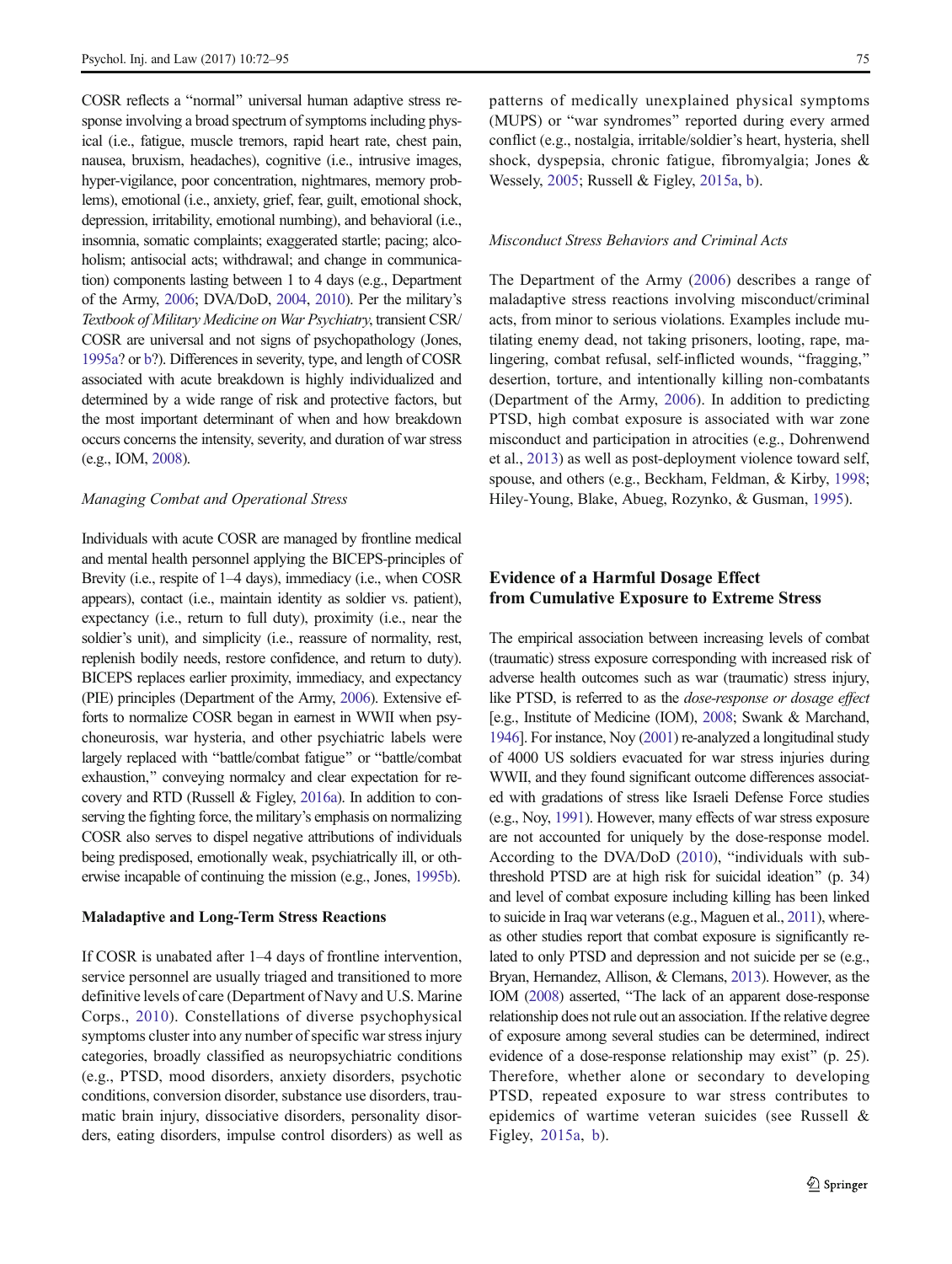### Non-Military-Related Research on Dosage Effects of Extreme Stress

Dosage effects from extreme stress are not unique to the military. For example, the Centers of Disease Control and Prevention's (CDC) ongoing Adverse Childhood Experiences, or ACE, study has been examining the longitudinal health impact of early cumulative exposure to extreme or traumatic stress since 1995 (see <https://www.cdc.gov/violenceprevention/acestudy/>). The CDC's researchers report a robust dosage effect whereby a familiar broad array of harmful physical and mental health-related outcomes in adults is linearly associated with the greater amount of ACE exposure. Specifically, graded increases in high stress exposure result in exponentially greater risks for PTSD, chronic pain, sleep disturbance, eating disorders, personality disorders, suicide, substance abuse, cardiovascular disease, risk-taking behaviors, interpersonal violence, psychosis, multiple unexplained physical symptoms, depression, poor physical health, and premature death (e.g., Felitti et al., [1998](#page-21-0)). However, akin to military studies on war stress, resilience and PTG in non-military populations is also a potential outcome to repeat exposure (e.g., Calhoun & Tedeschi, [2013\)](#page-20-0). Understanding the inherent risks associated with the dosage effect of war stress is fundamental to appreciating the potential harm from the DoD's current frontline psychiatry doctrine. We first review the military's own reporting on the topic before examining current scientific medical evidence.

# Military Research on Adverse Health Implications of Dosage Effect from War Stress

The military has long been aware of the linkage between modern combat stress from industrialized warfare and war stress injury, taking place as early as the 1858 Crimean War (Maclean, [1867](#page-22-0)) and certainly by the US Civil War (e.g., Da Costa, [1871](#page-20-0)). Prior to WWI, the UK army reviewed war stress casualty records from 1886 to 1908 of Germany, French, and British armies. They found significant associations between increased rates of war stress injury and duration of war stress—"the amount of the increase is proportional to the du-ration of campaign" (Kay, [1912;](#page-22-0) p. 153)—and intensity of combat exposure (Kay, [1912](#page-22-0); p. 153). History has substantiated Kay's ([1912](#page-22-0)) prognostications whereby the total number of neuropsychiatric casualties has outnumbered the combined total of deployed personnel both physically wounded and killed in action after every major war since WWI (Russell & Figley, [2015a,](#page-22-0) [b\)](#page-22-0).

The link between cumulative exposure to war stress and psychiatric breakdown was well documented during WWII. For example, during the WWII Italian Campaign, the US army researchers reported on psychiatric casualty rates ("about  $75\%$  and  $100\%$  of the original men were psychiatric casualties at the end of 125 and 300 days, respectively;" Swank, [1949;](#page-23-0) p. 500). The

WWII cohort's lessons learned that regarding war stress exposure provides empirical support for Lord Moran's ([1945\)](#page-22-0) WWI-era claim that every man (and woman) has a breaking point (p. 11).

Contemporary military evidence for the dosage effect from war stress in Iraq and Afghanistan veterans was first reported in 2004 when the US army researchers assessed the level of combat exposure with pre- and post-deployment health screenings of 2530 combat personnel deployed to Iraq and 3671 deployed to Afghanistan (Hoge et al., [2004\)](#page-21-0). Results indicated that, after combat duty in Iraq compared to before deployment, rates of PTSD were significantly higher. The results did not differ for the army and marine samples. Also, the study found significant associations involving major depression and alcohol misuse (p. 16). Moreover, further empirical substantiation of a dose-response was reported for PTSD. Considering soldiers and marines who had been deployed to Iraq, strictly defined PTSD increased in a dose-response way with the number of firefights experienced during deployment (Hoge et al., [2004](#page-21-0); p.16).

### Old Sergeant's Syndrome

Throughout military history, documentation of chronic war stress injury within the military's most combat seasoned, highly trained, and well-respected leaders presents further evidence of the dosage effect. For example, Sobel ([1949](#page-23-0)) examined 100 non-commissioned officers "old" in combat experience who had been identified with "old sergeant syndrome" or "Guadalcanal twitch." Also, second lieutenant Audie Murphy (1924–1971), depicted in the 1949 movie To Hell and Back, is the American military's most highly decorated soldier, having received 33 awards for bravery including the Medal of Honor. He fought in nine major European campaigns and was physically wounded three times. Yet, he suffered publicly from severe battle fatigue, insomnia, and depression symptoms consistent with PTSD [\(http://www.audiemurphy.com](http://www.audiemurphy.com)). The aviator's equivalent of old soldier's syndrome was called flier's fatigue or operational fatigue. Flier's fatigue and battle deaths were highest for bomber crews, with fewer than 25% completing a full tour of duty. The diagnosed had high relapse rates, with the majority requiring further treatment after their tour (Chermol, [1985](#page-20-0)).

One finds contemporary support of old sergeant's syndrome in the past elite reports of high prevalence of war stress injury like PTSD even in the military's most elite Special Forces (e.g., Hing, Cabrera, Barstow, & Forsten, [2012](#page-21-0)). We could find no military research on the long-term health outcomes of deployed personnel diagnosed with old sergeant's syndrome or flier's fatigue.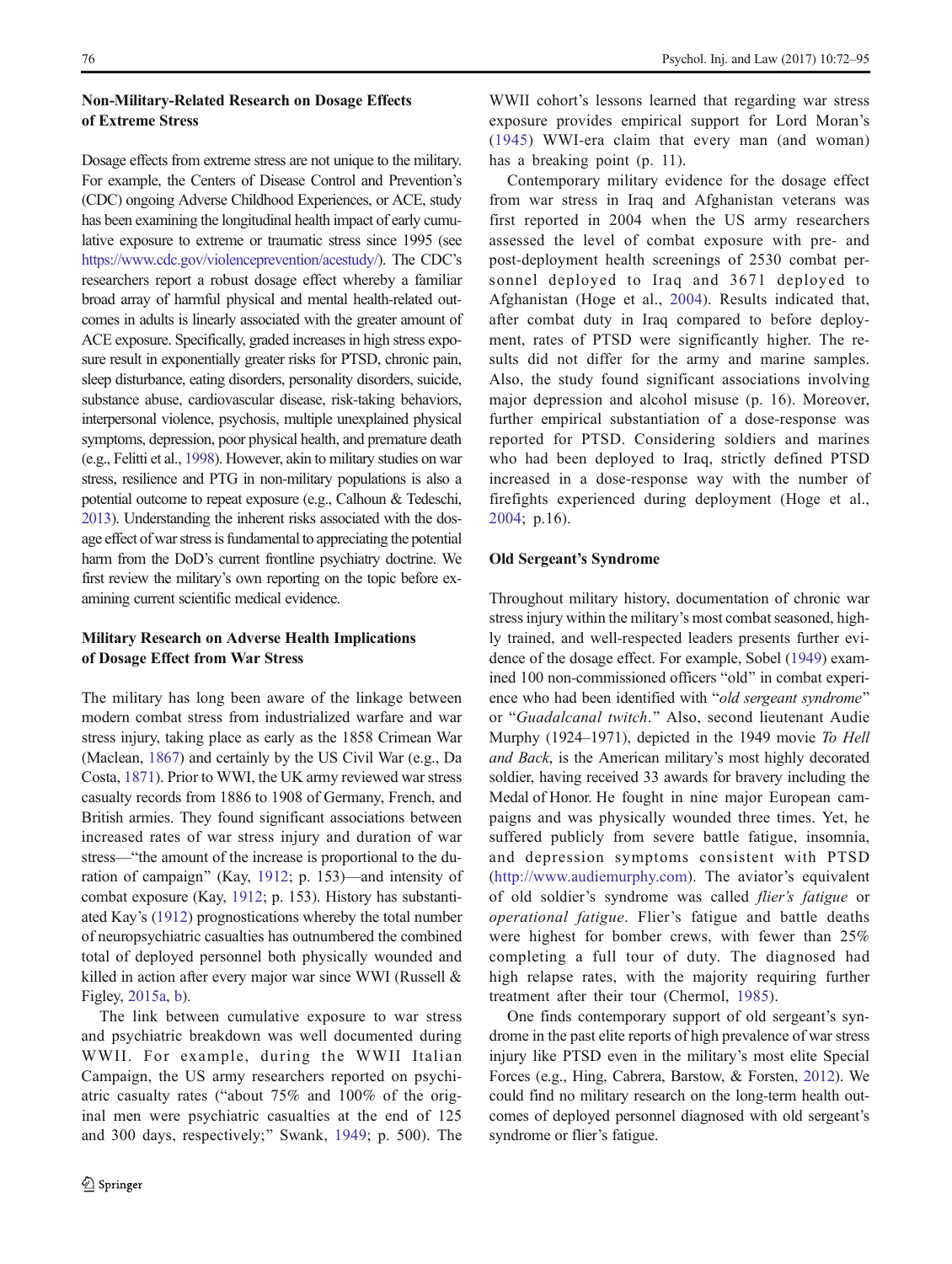### US Government Studies on Dosage Effect from Combat Stress

Beebe and Appel [\(1958\)](#page-20-0) conducted the first known US government sponsored study on the psychological tolerance to combat exposure. They followed 3500 US army infantry personnel from WWII units that fought in the European Theater of Operations (ETO;  $N = 1000$  and  $N = 500$  replacement personnel) or Mediterranean Theater of Operations (MTO;  $N = 2000$  original personnel). Per the authors, evidence of the cumulative effects of war stress exposure that were apparent in that the probability of psychiatric "breakdown" per unit of stress was found to increase over succeeding weeks (Beebe & Appel, [1958](#page-20-0); p. 152). They noted that fear of battle increases with length of combat (Beebe & Appel, [1958;](#page-20-0) p. 152). In conclusion, Beebe and Appel [\(1958\)](#page-20-0) reported, "Our principal findings is that the breaking point of the average rifleman seems to have been reached at about 88 days of company combat (days in which a company casualty occurred)" (p. 164).

Similarly, after analyzing a host of pre-military (e.g., childhood trauma), military (e.g., combat), and post-military (e.g., level of social support) factors previously reported to be etiological factors in combat PTSD, the authors of the National Vietnam Veterans Readjustment Study (NVVRS; Kulka et al., [1990\)](#page-22-0) concluded that, in war veterans, exposure to war zone stress contributes substantially to PTSD development. Moreover, the contribution in this regard is independent of a broad range of potential predisposing factors (Kulka et al., [1990;](#page-22-0) p. 85).

Dohrenwend, Yager, Wall, and Adams [\(2013](#page-21-0)) conducted an independent and scientifically more rigorous analysis of the NVVRS data to address methodological limitations, including the undertaking of a substantially more thorough assessment of the etiologic role of combat exposure (Dohrenwend et al., [2013\)](#page-21-0). Results of the re-analysis revealed that, when combined, three measures of war stress exposure, combat exposure, vulnerability, and personal involvement in harming civilians or prisoners reached 97% sufficiency in eliciting new onset PTSD symptom syndrome (PSS). Per Dohrenwend et al.  $(2013)$ , the statistically significant results revealed "a clear dose-response relationship between the combat stress exposure severity scale and the risk of both PSS onset and current PSS" (p. 14).

### Contemporary Reviews of Scientific Literature on War Stress Impact on Health

After the Persian Gulf War, several large national scientific reviews were conducted on the long-term health effects of war stress exposure (e.g., IOM, [2008](#page-21-0)). Per the IOM [\(2008](#page-21-0)), the generated symptoms of psychological or bodily distress might last for years (p. 49), which can lead to "adverse long-term health consequences" (p. 65).

In addition, the IOM ([2008](#page-21-0)) cited empirical evidence linking excessive war stress exposure as at least a co-factor responsible for acute and long-term pathogenic changes in the (a) endocrine system linked to obesity, insulin resistance, and glucose intolerance; (b) immune and inflammatory response systems related to autoimmune and age-related diseases; (c) cardiovascular system contributing to hypertension, atherosclerosis, and coronary heart disease; and (d) gastrointestinal system and brain-gut axis related to functional gastrointestinal disorders, such as functional dyspepsia and irritable bowel syndrome providing common linkage to the clustering of somatic symptoms such as medically unexplained symptoms or war syndromes (Russell & Figley, [2015b](#page-22-0)).

Methodological limitations, especially few scientifically rigorous studies on health effects from deployment and warrelated stressors, resulted in IOM ([2008](#page-21-0)) finding insufficient evidence to determine a causal relationship between deployment-related stressors and specific health effects. However, there was sufficient evidence of a consistent positive association between deployment to a war zone and specific long-term health effects for psychiatric conditions (i.e., PTSD, anxiety, depression) with alcohol abuse, suicide, accidental death after deployment, and marital and family conflict also considered as adverse sequelae of deployment-related stress (IOM, [2008\)](#page-21-0). Furthermore, the IOM [\(2008](#page-21-0)) found limited but suggestive evidence of connections between deployment-related stress and specific long-term medical conditions, like chronic fatigue syndrome, fibromyalgia, chronic pain, gastrointestinal symptoms, skin disorders, drug abuse, increased symptom reporting, and unexplained illness. In a later section, we review a recent series of prospective health studies and impact from military deployments.

# Research on Durability of Long-Term Health Effects from War Stress Injury

Archibald, Long, Miller, and Tuddenhan [\(1962](#page-20-0)) followed 57 WWII combat veterans diagnosed with chronic combat fatigue syndrome 15 years after the war compared to 48 noncombat WWII veterans seen at a mental hygiene clinic. Combat veterans showed significantly more psychopathology than controls (tension, diffuse anxiety, irritability, depression, nightmares, headaches, sweaty hands, jumpiness, blackouts, avoidance behaviors, excessive guilt), with 82% reporting that their symptoms interfered with their abilities to provide for their family (in contrast to 71% of controls; Archibald et al., [1962\)](#page-20-0). Evidence of the durability of psychophysical changes has been reviewed in 1475 WWII and Korean War veterans (Brill & Beebe, [1952](#page-20-0)), who reported residual symptoms years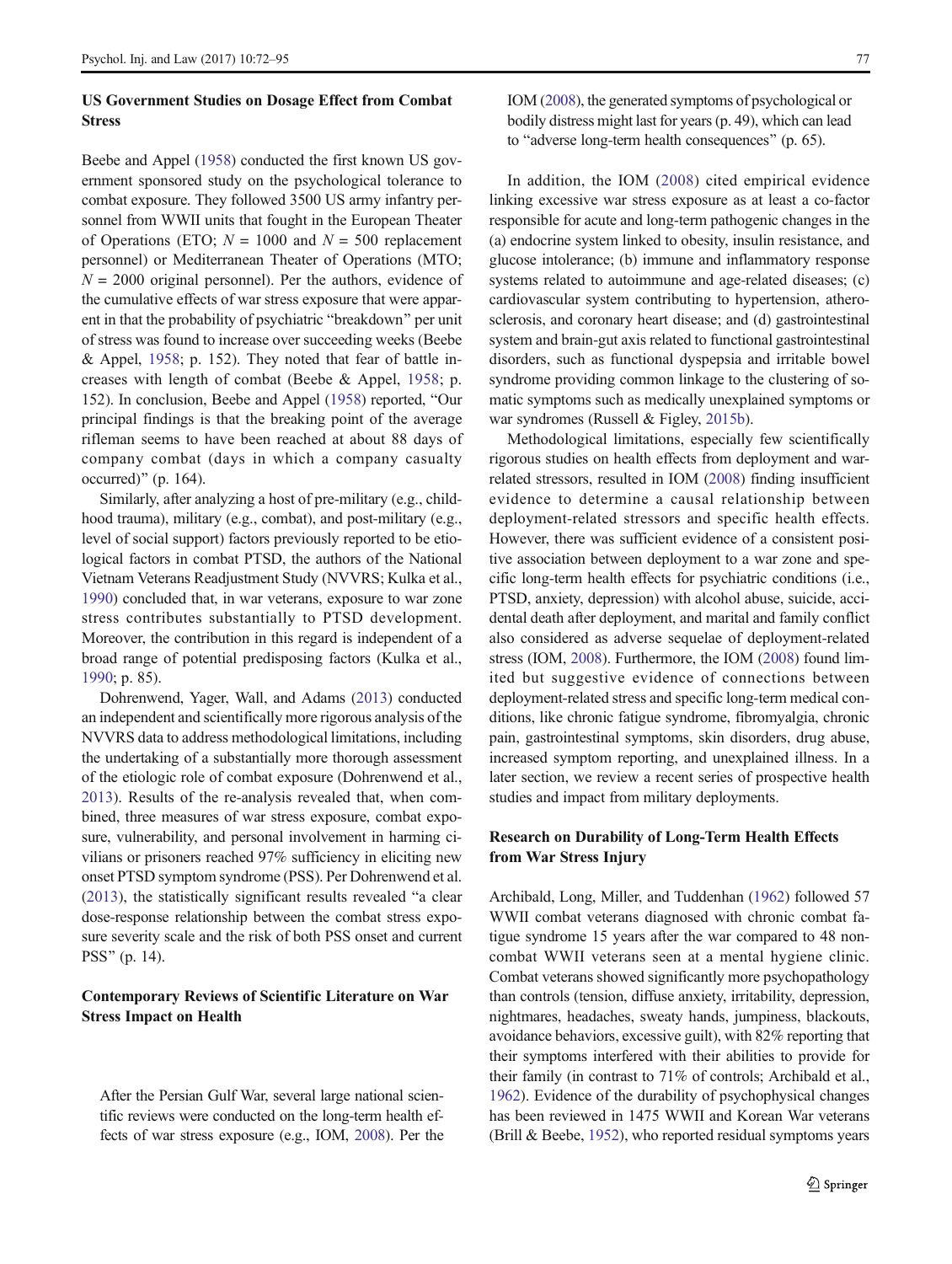after military discharge, including anxiety (45.3%), depression (29.6%), nightmares (22.1%), insomnia (31.9%), headache (42.8%), irritability (48.6%), difficult concentration  $(20.1\%)$ , restlessness  $(45.4\%)$ , and gastrointestinal  $(41.7\%)$ , cardiovascular (21.9%), and musculoskeletal (34.8%) problems. In addition, the National Research Council conducted a 5-year follow-up study on 1475 US personnel treated for psychoneuroses in the military (Brill & Beebe, [1955\)](#page-20-0). Longterm outcomes reveal that most veterans were functioning in civilian life at about the same level as they did prior to military service. However, 90% of the clinical sample remained symptomatic, with 43% seeking psychiatric treatment after discharge, along with 70% reporting deterioration in overall health, and 34% identified as disabled (Brill & Beebe, [1955\)](#page-20-0).

Solomon, Shklar, and Mikulincer's ([2005\)](#page-23-0) longitudinal study on treating acute CSR of Israeli soldiers led to the conclusions that chronic PTSD could develop along with possibly irreversible "pathological changes and debilitating co-morbidity" (p. 2312). Ranson [\(1949\)](#page-22-0) similarly noted that "prolonged psychogenic visceral dysfunction" could lead to "permanent morphological changes" (p. 279). Also, Menninger [\(1947\)](#page-22-0) noted that chronic "visceral dysfunction" could lead to "structure changes" (p. 96).

Lastly, the NVVRS (Kulka et al., [1990\)](#page-22-0) reported 30% of combat veterans still had PTSD and multiple other cooccurring problems over a decade since the Vietnam War's end. Lippa et al. [\(2015\)](#page-22-0) conducted an extensive examination of 255 deployed US service members undergoing medical disability assessment, finding that 90% had a psychiatric or behavioral condition, 50% had three or more conditions, and those with deployment trauma consisting of mild TBI, PTSD, and depression were significantly more likely to be substantially disabled.

Overall, there appears to be some reliable evidence that the harmful effects of war stress injury often become chronic impediments to health and well-being for service members and their families as concluded by the IOM [\(2008\)](#page-21-0). The next section examines the question using more direct evidence, particularly in relation to harm.

# Direct Evidence that Frontline Psychiatry Is Harmful

The US military's frontline psychiatry doctrine emphasizes early intervention for CSR/COSR or other behavioral health conditions within war zones. RTD is explicitly designed to prevent or mitigate the harmful dosage effect of war stress by avoiding stigmatizing psychiatric labeling, treatment, and evacuations (e.g., Department of the Army, [2006](#page-21-0); Department of Navy and U.S. Marine Corps, [2010;](#page-21-0) Russell & Figley, [2016a\)](#page-22-0). Our previous review found insufficient evidence supporting the military's beneficial health claims from its war zone mental health policies (Russell & Figley, [2016b](#page-22-0)). However, what proof is there that the military's frontline psychiatry/COSC programs may be harmful to military personnel? To best address this question, we searched for any publication since WWI directly comparing the immediate and/or long-term outcomes for deployed personnel either RTD via frontline psychiatry or evacuated for psychiatric treatment outside war zones.

The US military and its medical departments has established numerous research agencies since 1893 to fulfill its force health protection mission, including mental health (see Russell & Figley, [2016b](#page-22-0)). Although research in war zones can be formidable, the direct benefits to military medicine and broader society from operational investigations have been instrumental in medical breakthroughs, such as immunizations, disease prevention, diagnostics, triage, surgery, burn care, emergency medicine, and a host of other life-saving advances responsible for a current 97% survivability rate from physical wounds (e.g. Gabriel, [2013\)](#page-21-0). Moreover, the Israel Defense Force (IDF) has conducted research on its frontline psychiatry doctrine, including direct comparisons of outcomes for deployed personnel RTD versus evacuated to hospitals (e.g., Solomon & Benbenishty, [1986\)](#page-23-0). Consequently, one would reasonably expect ample investigations of the frontline psychiatry's clinical outcomes to back up claims of "fostering resilience or ability to withstand adversity without becoming significantly affected, as well as the ability to recover quickly and fully from whatever stress-induced distress or impairment has occurred" (Department of Navy & U.S. Marine Corps, [2010](#page-21-0); p. 1–2).

### US Military Research on Frontline Psychiatry Outcomes

We could not find a single US military study comparing the immediate or long-term outcomes of deployed personnel RTD via frontline psychiatry versus psychiatrically evacuated. In fact, the only US studies reporting frontline psychiatry health outcomes were by the National Research Council and Veterans Administration after WWII (Brill & Beebe, [1955](#page-20-0)) and independent RAND researchers on the US Marine Corps' version of frontline psychiatry/COSC, called Operational Stress Control and Readiness (OSCAR) program (Vaughan, Farmer, Breslau, & Burnette, [2015\)](#page-23-0). Neither investigation tested the core tenet of frontline psychiatry doctrine that RTD and preventing psychiatric evacuations "promotes long-term health and well-being of individual Marines and Sailors and their family members" (Department of Navy and U.S. Marine Corps, [2010;](#page-21-0) p. 1–2).

### WWII Outcome Study of Psychiatric Casualties

Brill and Beebe's [\(1955\)](#page-20-0) 5-year follow-up study involved an extensive examination of 1475 US personnel diagnosed and treated for psychoneuroses while on active duty compared to control groups of veterans not diagnosed with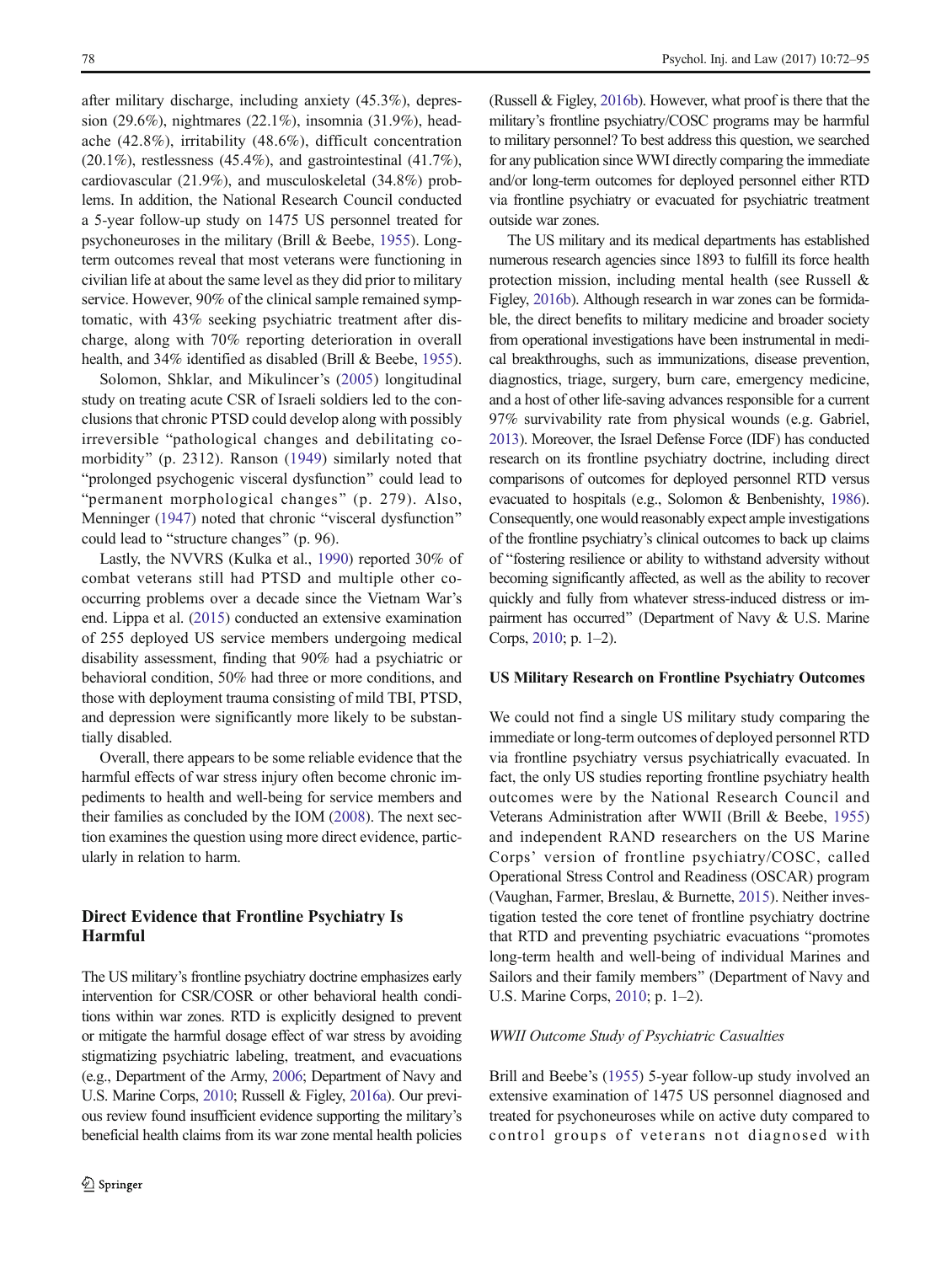psychoneuroses. The primary purpose of the research was to assess the long-term effects after psychiatric breakdown and treatment. They reported that 24% of the veterans received final treatment via frontline psychiatry and 76% were eventually evacuated and treated at hospitals outside war zones. About 70.1% of the combatants receiving hospitalized psychiatric treatment were RTD as compared to 70.2% of those medically treated for physical wounds (Brill & Beebe, [1955\)](#page-20-0). In addition, data on length of hospitalized care revealed that only 9.6% of the evacuees for psychoneuroses remained in hospitals for 120 days compared to 26.6% of those physically wounded (Brill & Beebe, [1955\)](#page-20-0). No direct comparisons were made between those RTD via frontline psychiatry or evacuated. Nonetheless, both findings appear to refute the principle of proximity (not being removed from the war zone helps) underlying the military's repeated claim of harm caused by psychiatric evacuations and treatment.

#### 2015 RAND Outcome Study on Frontline Psychiatry

The second US government sponsored frontline outcome study was 80 years after the WWII investigation. RAND researchers examined the health benefits from extensive predeployment OSCAR prevention or resilience training and peer support, in a sample of 2523 US marines deployed to Iraq or Afghanistan who either received the supplemental frontline psychiatry services or did not (Vaughan et al., [2015\)](#page-23-0). The independent investigators reported that the only significant benefit that OSCAR provided was an increase in personal help-seeking behaviors (Vaughan et al., [2015](#page-23-0)). More importantly, the researchers were taken aback that many clinical outcomes from the OSCAR group were generally worse compared to marines who did not receive the extra prevention intervention, including higher rates of PTSD, depression, and poorer physical health (Vaughan et al., [2015\)](#page-23-0). While methodological limitations prevent generalizing the RAND's results to all the military's frontline psychiatry programs (Vaughan et al., [2015\)](#page-23-0), it is notable that both non-military investigations into frontline psychiatry yielded evidence rebutting military claims of health benefits.

### Israel Defense Force Outcome Research

Only three IDF retrospective studies from the 1982 Lebanon War met inclusion criteria for head-to-head comparisons of deployed personnel RTD via frontline psychiatry versus those evacuated and treated outside war zones (Solomon & Benbenishty, [1986](#page-23-0); Solomon, Weisenberg, Schwarzwald, & Mikulincer, [1987;](#page-23-0) Solomon et al., [2005\)](#page-23-0). Moreover, the IDF's research offers direct assessment of the harm hypothesis from a longitudinal perspective at 1 (Solomon et al., [1987\)](#page-23-0) and 20 years (Solomon et al., [2005](#page-23-0)) after war. We had previously

reported data on this series of studies in the first of our three articles in this series (Russell & Figley, [2016a\)](#page-22-0).

#### 1986 Study of Clinical Outcomes from Frontline Psychiatry

Solomon and Benbenishty's (Solomon & Benbenishty, [1986](#page-23-0)) study was the first-ever investigation directly comparing clinical outcomes of groups of deployed personnel RTD after receiving frontline psychiatry versus those evacuated and treated at a general hospital. They examined RTD and PTSD rates of an unspecified number of Israeli soldiers treated for combat stress reactions (CSR) 1 year after the 1982 Lebanon War. Results indicated that being diagnosed with CSR was significantly related to developing PTSD regardless of treatment group. The researchers also reported a positive doseresponse of applying frontline psychiatry proximity, immediacy, and expectancy (PIE) principles. Consequently, as mentioned in our first article, the initial IDF findings appear to lend direct support for the military's health benefit claims and refute the harm hypothesis. However, caution is required in drawing conclusions about the efficacy of PIE principles because the authors found no overall statistical significance (Solomon & Benbenishty, [1986\)](#page-23-0). That said, a 55% PTSD rate for deployed personnel RTD after receiving frontline psychiatry greatly exceeds those reported in every epidemiological study conducted on combat-related PTSD. For example, national studies on Vietnam veterans reported a 30% lifetime prevalence of PTSD in combat veterans (Kulka et al., [1990\)](#page-22-0). Importantly, Solomon and Benbenishty's (Solomon & Benbenishty, [1986](#page-23-0)) results offer a glimpse into the relative clinical outcomes (PTSD rates) of deployed personnel RTD after receiving frontline psychiatry and what is known about PTSD prevalence in deployed populations. Given that CSR severity and inpatient treatment are two major unspecified variables for evacuees, the initial analysis from the IDF's seminal study raises legitimate concerns of potential greater harm from frontline psychiatry. Nevertheless, substantial methodological limitations exist prohibiting any firm conclusions.

#### 1987 IDF Re-Analysis of Frontline Psychiatry Outcomes

The second IDF study compared outcomes from both frontline psychiatry and psychiatric evacuation of 470 Israeli veterans 1 year after the 1982 Lebanon War (Solomon et al., [1987\)](#page-23-0) as well as a control group. Results indicated experiencing CSR significantly increased a veteran's risk of subsequent PTSD diagnosis regardless if the soldier was RTD or evacuated (Solomon et al., [1987](#page-23-0)). That said, in regard to potential evidence of harm from frontline psychiatry, we can now compare the relatively low 16% PTSD rate of deployed veterans who did not receive frontline psychiatry (control group) with a 59% PTSD rate of those RTD after frontline intervention (Solomon et al., [1987](#page-23-0)). A finding of 16% PTSD in deployed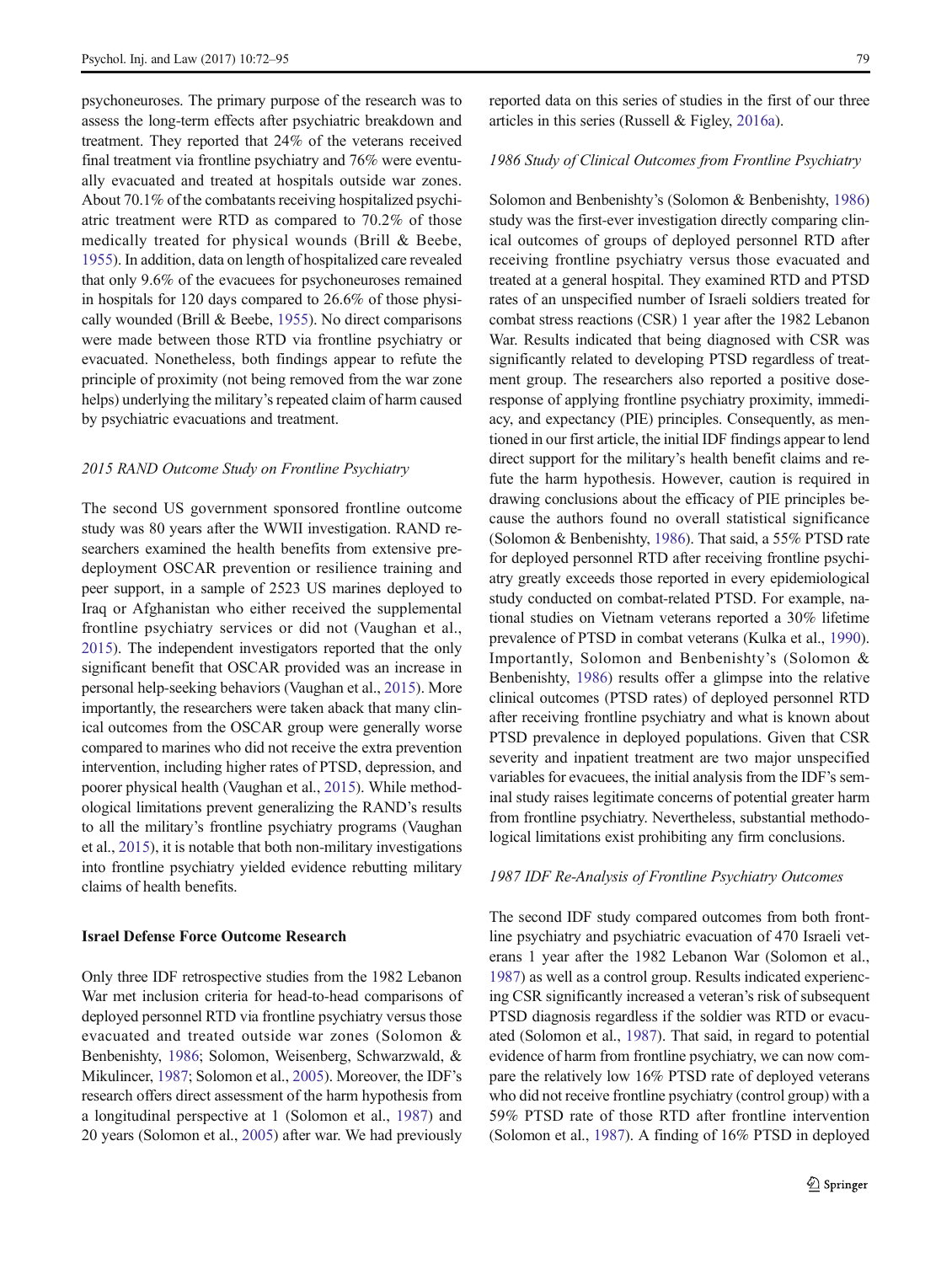veterans falls within the range of previous epidemiological investigations (e.g., Hoge et al., [2004\)](#page-21-0).

Therefore, we should reasonably expect that if frontline psychiatry is effective in mitigating the adverse dosage effects of war stress as the military proclaims (e.g., Department of the Army, [2006](#page-21-0)), then PTSD rates of a frontline psychiatry group should be comparatively equal to the control group. However, a 59% PTSD rate from the frontline psychiatry group is like the 52% reported earlier (Solomon & Benbenishty, [1986](#page-23-0)) and represents a clear negative trend that substantially exceeds expectations even of the controversial 30% PTSD rate reported by the NVVRS (Kulka et al., [1990\)](#page-22-0). Combined with the fact that the IDF's second and reportedly more rigorous study now reports no significant differences in clinical outcomes between frontline psychiatry and evacuated treatment groups, the finding is even more troublesome for frontline psychiatry, given the unknown status of CSR severity and inpatient treatment factors of evacuees (Solomon et al., [1987\)](#page-23-0).

# 2005 IDF 20-Year Follow-Up on Long-Term Health Outcomes from Frontline Psychiatry

The final study directly comparing clinical outcomes of frontline psychiatry and evacuees is the IDF's 20-year retrospective re-analysis of its 1987 study (Solomon et al., [2005\)](#page-23-0). Results of the analysis comparing veterans RTD after frontline psychiatry versus those evacuated again revealed no significant differences in regard to PTSD diagnosis whereby 30 (frontline psychiatry) and 41% (evacuated) veterans were later diagnosed with PTSD that was significantly higher than 14% PTSD in the control group (Solomon et al., [2005](#page-23-0)). However, the researchers referred to the serious methodological flaws mentioned earlier, thus prohibiting any causal inferences associated with RTD and evacuation status.

Looking at evidence of potential harm from frontline psychiatry, we find the same trend of substantially greater PTSD rates in personnel RTD after frontline interventions (30%) than veterans who remained in war zones (14%). Again, on the face of it, one may argue the RTD (30% PTSD) group enjoyed better clinical outcomes than those evacuated (41% PTSD). However, CSR severity and absence of treatment information at a general hospital prohibit inferences about evacuees. For example, is the 41% PTSD rate in evacuees a byproduct of more severe CSR and inadequate treatment? More importantly, the third IDF study found the two treatment groups to be relatively indistinguishable across most clinical outcomes, including PTSD diagnosis. All things being equal, we would expect that if RTD via frontline psychiatry is efficacious in ameliorating the adverse health impact from cumulative war stress as purported (e.g., Department of the Army, [2006](#page-21-0)), then the clinical outcomes between veterans RTD should be roughly equal to controls and significantly better than evacuees. Neither was the case. Whereas the majority (70%) of veterans RTD after receiving frontline psychiatry did not develop PTSD, the IDF found overall significantly poorer clinical outcomes of veterans RTD (e.g., 30% PTSD) than their non-frontline psychiatry counterparts (e.g., 14% PTSD) and insignificant differences between RTD and evacuated groups 20 years after the war (Solomon et al., [2005](#page-23-0)

# Summary of Direct Empirical Testing of Frontline Psychiatry Harm

The IDF's two most recent semi-controlled analyses allowed statistical comparisons of clinical outcomes (i.e., PTSD diagnosis) between deployed personnel RTD after frontline treatment, veterans evacuated to general hospitals, and a matched control group of veterans receiving no treatment 1 and 20 years after the war (Solomon et al., [1987;](#page-23-0) Solomon et al., [2005\)](#page-23-0). The two IDF investigations offer the only head-to-head comparisons of the relative health benefits versus harm posed by frontline psychiatry resulting in two major findings: (a) both studies reported no substantial clinical outcome differences between frontline psychiatry and evacuated groups in direct contradiction to expectations of significantly worse outcomes in evacuees based on the military's claim of health promoting benefits from RTD and prevention of evacuation and (b) both IDF studies reported statistically significantly worse longterm outcomes from frontline psychiatry versus control groups, in direct contradiction to expectations of roughly equivalent outcomes based on the military's claim of the proven efficacy of frontline psychiatry's treatment to safely RTD up to 95% of personnel who experience CSR/COSR.

In sum, the overall preponderance of evidence from the IDF studies directly assessing the research question indicates that frontline psychiatry more likely harms versus protects the health of deployed personnel. That said, serious methodological flaws of the IDF's retrospective uncontrolled research preclude any definitive conclusions. However, the absence of any subsequent replication of the IDF studies from the 1982 Lebanon War, particularly by DoD with its extensive research capabilities, suggests concerns about opening Pandora's box. Nevertheless, recognizing the need for additional evidence, we extend our review to other research lines providing less direct testing but no less important evaluation of the harm hypothesis.

# Indirect Evidence that Frontline Psychiatry Is Likely Harmful

To further our investigation into the potential harm of frontline psychiatry, we reviewed the following seven lines of research: (a) outcome studies on CSR/COSR, (b) relapse rates from frontline psychiatry, (c) etiological studies of combat PTSD,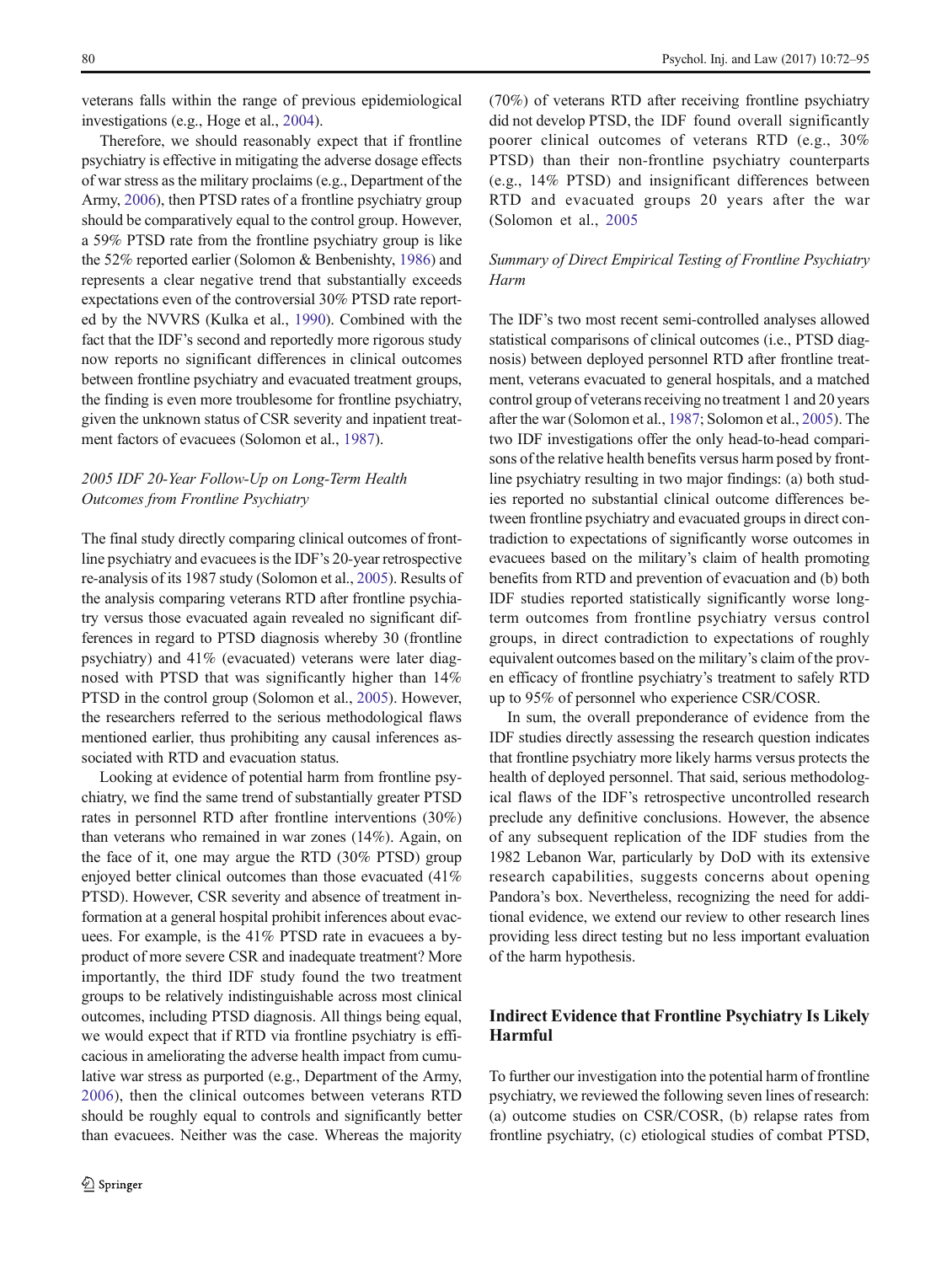(d) research on deployment length, (e) prospective research on health impact from deployments, (f) effects of stress on mental illness, and (g) access to evidence-based therapies.

IDF studies almost universally report statistically significant worse outcomes for veterans developing CSR/COSR in war zones even after receiving frontline psychiatry, including significantly greater risk of immediate and delayed onset of PTSD (e.g., Horesh, Solomon, Zerach, & Ein-Dor, [2011](#page-21-0)). Furthermore, the IDF provides evidence of a dosage effect whereby progressively poorer clinical outcomes are associated with repeat CSR (e.g., Solomon, Mikulincer, & Jakob, [1987;](#page-23-0) Solomon, Oppenheimer, Elizur, & Waysman, [1990](#page-23-0)), a major problem for the frontline psychiatry's RTD doctrine.

Overall, the evidence poses a serious challenge to the military's frontline psychiatry policies. Significantly, worse outcomes for frontline psychiatry groups experiencing CSR as compared to veterans without CSR suggest that RTD may be harmful. Secondly, if the IDF is correct and the presence of CSR alone is the single best predictor of nearly every negative outcome measured, what real purpose does frontline psychiatry serve other than to prevent psychiatric attrition via evacuation? And should this spur a reformulation of the military's paradigm of CSR/COSR?

#### Research on Frontline Psychiatry Relapse Rates

Jones and Wessely's [\(2003\)](#page-21-0) seminal review of frontline psychiatry efficacy studies raised serious concerns about the integrity of military research on frontline psychiatry in regard to evaluating relapse rates of service members RTD after psychiatric breakdown, which can be an indicator of the harmful impact of the military's RTD policy. As reflected in Tables 2–4 and 5–8 from our previous review (Russell  $\&$ Figley, [2016b\)](#page-22-0), only a handful of frontline psychiatry studies over the past century include information on relapse. For example, Hanson and Ranson [\(1949\)](#page-21-0) reported that 30% of the 18,255 soldiers were RTD as fully restored after being discharged from army hospitals, with 54% RTD to combat units but of limited service and 19% reassigned to backline units. Individuals not fully RTD, but reassigned to lesser duties, are most likely to be symptomatic and/or evidence some level of impairment, but not serious enough to warrant evacuation (e.g., Department of the Army, [2006\)](#page-21-0).

A longitudinal survey of 11 US seventh army division psychiatrists in WWII indicated 77 to 84% of the soldiers remained resilient after 4 months of returning to full combat duty, decreasing to 56–89% at 7 months and reducing further to 32–36% after 12 months (Hanson & Ranson, [1949\)](#page-21-0), thereby reinforcing a dose-response to war stress. Furthermore, Glass [\(1947\)](#page-21-0) revealed that 54% of the personnel treated by frontline psychiatry were returned to some form of duty, but only 30% were restored to combat units, with two thirds relapsing by other routes (i.e., disease, injury or military misconduct). In addition, Ludwig and Ranson's ([1947](#page-22-0)) 3 month follow-up study showed 27% of soldiers RTD remained in combat units with acceptable performance levels, whereas 48% relapsed and 70% were no longer on active duty, leading the authors to conclude that acute impairment from war-related anxiety resulted in chronic loss of resistance to further combat stress (p. 61).

#### Classified Reports on Frontline Psychiatry

The durability of frontline psychiatry interventions to restore psychological equilibrium of soldiers returned to a combat environment was evaluated in several secret and classified military investigations from the WWII generation. For instance, a US army "restricted" report on frontline psychiatry outcomes concluded that "Of patients returned to duty, how many go back combat? We have no figures with which to answer the question, but can make a fairly good estimate—it is less than 2.0 per cent!" (underscore in original citation by Grinker & Spiegel, [1943;](#page-21-0) p. 255). Although Grinker and Spiegel [\(1943\)](#page-21-0) initially predicted that 98% of the RTD combatants are to be fully restored, they found: "a pitiful few are sufficiently recovered to enable us with clear conscience to order them back to the front." They added that "over 70% can be rehabilitated for selective non-combatant service, in quiet sectors" (p. 235).

Additional classified studies by the British Army in WWII found similar low restoration rates, including a restricted report citing full recovery rates fluctuated between 16 and 32% (Sandiford, [1944a](#page-23-0)) and a secret report on the frontline treatment of battle exhaustion indicating a 43% relapse rate (Sandiford, [1944b](#page-23-0)). Furthermore, a 1945 military commission sent to France to investigate combat exhaustion programs determined that only 40% of the service personnel receiving PIE principles and RTD fully recovered, leading to a consensus that recoveries from acute breakdown were short lived (Bartemeier, Kubie, Menninger, Romano, & Whitehorn, [1946\)](#page-20-0).

Considering the IDF studies on the long-term adverse impact of CSR, the above relapse findings are concerning. Specifically, serious health and safety implications exist for deployed personnel with even a mild level of impaired functioning in a war zone.

Taken together, during WWII, there was sufficient skepticism by senior military leaders over the veracity of RTD claims made by frontline psychiatry proponents resulting in several classified investigations that essentially confirmed suspicions of possible harm in RTD. The high-level inquiries did not examine long-term health effects of service members RTD, or evacuated, and appeared to be concerned primarily with discrediting mental health services rather than effecting change in policy. Nevertheless, after WWII, most Western militaries, including the USA, established a permanent frontline psychiatry doctrine toward conserving the fighting force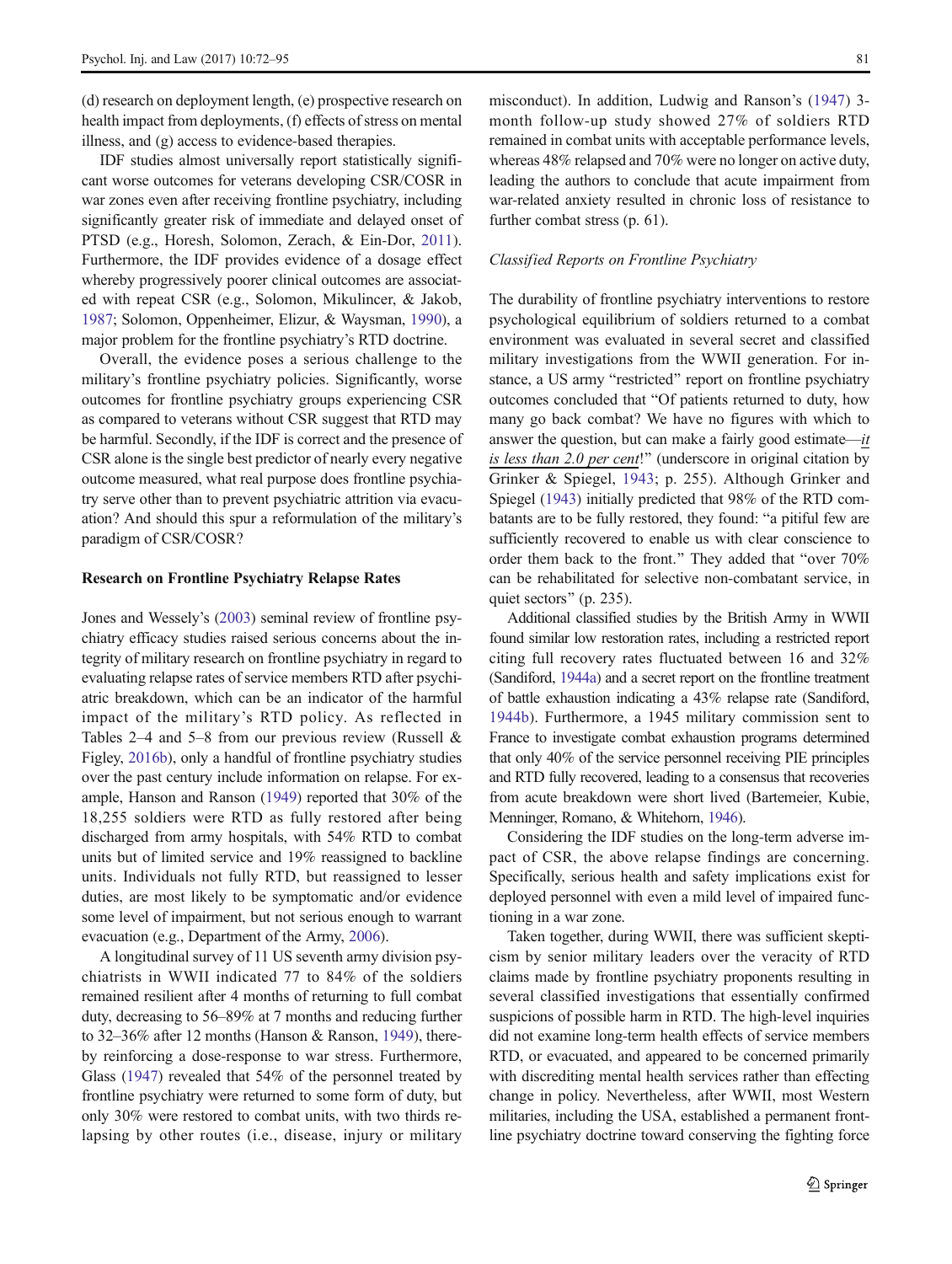by preventing mass psychiatric attrition (e.g., Glass, [1966b](#page-21-0); Russell & Figley, [2016b](#page-22-0)). Subsequently, to our knowledge, the military has not conducted any further high-level or classified investigations, or even basic research, into the effects of its RTD policy.

# Scientific Reviews on Causes and Risk Factors for Combat PTSD

Table 11 from Russell and Figley [\(2016b\)](#page-22-0) contains systematic literature reviews and meta-analyses of etiologic predictors for combat-related PTSD. With rare exceptions (e.g., Brewin, Andrews, & Valentine, [2000\)](#page-20-0), the research almost universally cites that the single greatest predictor and risk factor for war stress injury like PTSD is the level of combat exposure (e.g., Kulka et al., [1990](#page-22-0); Xiu et al., 2015—Xue et al., [2015?](#page-23-0)). In other studies, the variable of peritraumatic dissociation is the best predictor, and it is an indirect measure of the level of exposure to traumatic stimuli (e.g., Ozer, Best, Lipsey, & Weis, [2003\)](#page-22-0). Table [1](#page-2-0) provides an overview of the type and frequency of exposure to potentially traumatic stressors during the current wars in Iraq and Afghanistan as well as possible warning signs of potential war stress injury in war zones (e.g., moral injury, traumatic grief, anger, sleep disturbance, etc.). A re-analysis of NVVRS data revealed even stronger evidence of a dosage effect from war stress exposure (Dohrenwend et al., [2013\)](#page-21-0).

In sum, reasonable conclusion from etiologic studies in Russell and Figley's [\(2016a](#page-22-0)) review and of war zone stressors (Table [1\)](#page-2-0) is that any policy compelling healthcare providers to keep up to 95% or more of individuals experiencing war stress injury and/or mental disorder in a high-stress environment, like a war zone, ensures repeated exposure to the most reliable predictor for chronic injury, such as PTSD. The military's frontline psychiatry doctrine that promotes RTD might be harmful in these regards.

# Research on Harmful Effects of Deployment Length and Multiple Deployments

Beebe and Appel ([1958](#page-20-0)) reported the highest risk for breakdown in the war zone is within the first 5–21 days of combat for newcomers, with seasoned veterans crashing on average of 80–90 combat days. Research on Israeli soldiers with previous history of CSR were 57% more likely to experience CSR in the next war, 67% if they participated in two wars, and 83% likelihood of experiencing CSR if participated in three wars (Solomon, [1993](#page-23-0)). The US Vietnam War veterans serving 13 month combat tours or longer were more likely to have PTSD than those who served 12 months or less (Kulka et al., [1990\)](#page-22-0). In today's cohort, an army-wide study of 20,000 OEF/OIF soldiers found length of deployment was positively correlated with the severity of self-reported interpersonal violence perpetration in the year after deployment (Klostermann, Mignone, Kelley, Musson, & Bohall, [2012](#page-22-0)). Figure 1 offers a visual analysis of the characteristic dose-response effects on several mental health-related outcomes in regard to multiple deployments.

Adler, Huffman, Bliese, and Castro [\(2005](#page-20-0)) examined 3339 US military personnel deployed to the Balkan theater for



Fig. 1 Cumulative impact of multiple deployments on mental health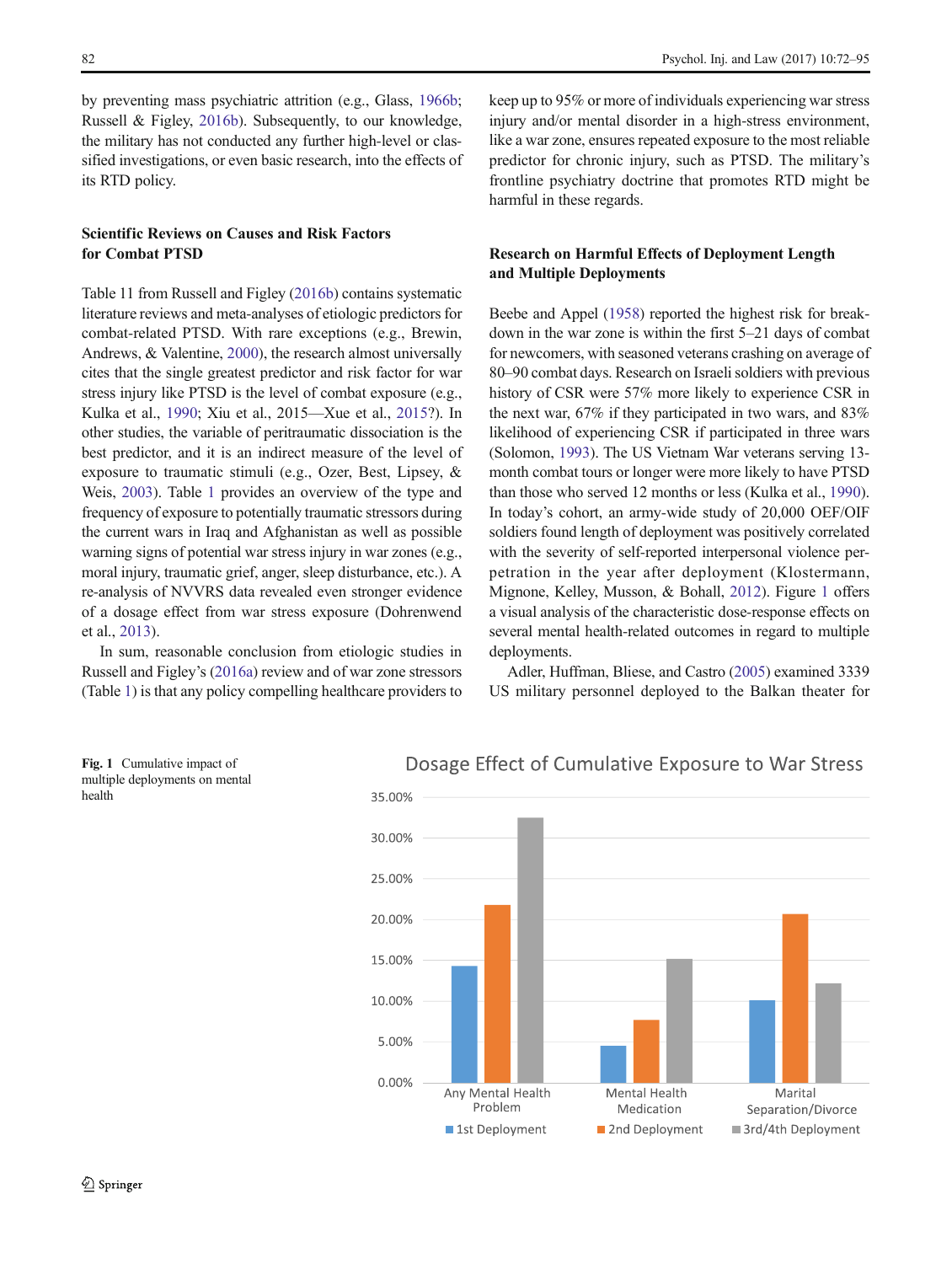NATO peacekeeping missions and found the length of deployment was significantly associated with greater severity of PTSD and depression symptoms in male service members. Kline et al., [\(2010\)](#page-22-0) analyzed anonymous pre-deployment surveys from 2543 National Guard members deploying to Iraq in 2008. Twenty-five percent reported at least one previous OEF/ OIF deployment and were three times more likely to screen positive for PTSD and major depression than first-time deployers, twice as likely to report chronic pain, and more than 90% were likely to score below population norms on physical health functioning.

A recent literature review of studies published between 2009 to 2014 found six studies that assessed the effects of multiple deployments on service members deployed to Iraq or Afghanistan, five of which reported the number of deployments significantly increase PTSD prevalence, with the lone outlier from a US study on healthcare professionals reporting two or more deployments reducing PTSD risk (Ramchand, Rudavsky, Grant, Tanielian, & Jayconx, [2015](#page-22-0)). For of 2086 US soldiers deployed to Iraq, research showed that the resilient factor of benefit finding, or the ability to ascribe meaning to enduring high stress of combat, is associated with the initial reduction in combat PTSD rates, but the protective element was found to significantly erode after 9 and 12 months into the deployment as well as subsequent deployments (Wood, Britt, Wright, Thomas, & Bliese, [2012\)](#page-23-0).

Cumulative length of deployment of longer than 3 years was significantly associated with multiple physical symptoms, PTSD, and other mental illness in UK military personnel as well as problems at home, interpersonal conflict, and family problems (REF?). In 2003, the MoD implemented deployment policy changes (Army Harmony Guidelines) due largely to the class action (McGeorge et al., [2006\)](#page-22-0) that strictly limits deployment length and cumulative exposure (Rona et al., [2014](#page-22-0)). In 2007, 22% of the UK deployed personnel had tour lengths longer than the recommended Harmony Guidelines threshold of 13 months or less in the past 3 years, resulting in significant adverse health outcomes. The authors concluded that there is a damaging effect of "overstretch," i.e., "related to the pace of military deployments" (Rona et al., [2014;](#page-22-0) p. 531).

Under recent pressure by the MoD to relax its deployment limitations, the UK researchers reviewed 131 studies on the effect of number and cumulative length of deployments between 2002 and 2014, identifying ten studies deemed suitable (Rona et al., [2014\)](#page-22-0). Five studies reported significant associations of increased PTSD rates and number of deployments and two showed no association, with mixed findings on mood disorders, alcohol misuse, anxiety, and somatic symptoms (Rona et al., [2014\)](#page-22-0). Inconsistency in findings was attributed to marked variation in defining and measuring combat exposure, health outcomes, and deployment roles, along with inadequate long-term data and probable ceiling effects from stigma by relying upon non-anonymous self-reports (Rona et al., [2014\)](#page-22-0).

Both the DoD and the MoD implement a frontline psychiatry policy of RTD and avoiding psychiatric evacuation. However, the US military's unrestricted deployment policy results in levels of combat exposure greatly exceeding the MoD's Harmony Guidelines and may be at least partly responsible for significantly higher prevalence of conditions like PTSD (e.g., 24%, per IOM [\(2014\)](#page-21-0)) compared to 4% in the UK despite equivalent combat exposure (Fear et al., [2010](#page-21-0)). The combined impact of the US military's rigid RTD policy and overly lenient deployment policies places service members at high risk of exceeding their coping capacities, which can be injurious to their health (e.g., IOM, [2008](#page-21-0)) and the safety of others (e.g., Department of the Army, [2006\)](#page-21-0). In addition, multiple deployments have been linked to significant increase in spouse and child mental health utilization (e.g., DOD-TF-MH, [2007;](#page-21-0) White, de Burgh, Fear, & Iversen, [2011\)](#page-23-0).

# Harm from Continued War Stress Exposure and Mental Health Diagnoses

Another major source of potential harm from frontline psychiatry is the exacerbating effects of repeated exposure to excessive and potentially traumatic stress on service members who are deployed with already known psychiatric diagnosis and/or develop a mental health condition during deployment and RTD in war zones (see Russell & Figley, [2016a\)](#page-22-0). According to Russell and Figley [\(2016a](#page-22-0)), we indicated that individuals with previous history of trauma exposure and/or a current mental health diagnosis are at heightened risk of new onset PTSD or an exacerbation of their mental illness when exposed to chronic, severe stressors.

### Research on Mental Health-Related Relapse

It has been demonstrated that individuals are at risk for relapse after experiencing initial psychological breakdown. For example, the IDF reported that soldiers diagnosed with a prior CSR were significantly more likely to be diagnosed with a subsequent CSR than soldiers without a history of breakdown (e.g., Solomon, [1993](#page-23-0)). Furthermore, studies on depression reveal a "kindling effect" whereby individuals are significantly at risk for subsequent episodes after the initial incident especially when exposed to severe life stressors (e.g., Kendler, Thornton, & Gardner, [2000\)](#page-22-0). Similar kindling effects or neurosensitization are reported with PTSD diagnosis (e.g., Miller, [2000](#page-22-0)). In addition, level of recovery following psychiatric treatment has been associated with subsequent risk for relapse. For instance, 2 years after receiving treatment for major depression, 68% of the individuals who demonstrated only partial remission of their symptoms experienced relapse, compared to 15% with complete remission (Pintor, Gasto,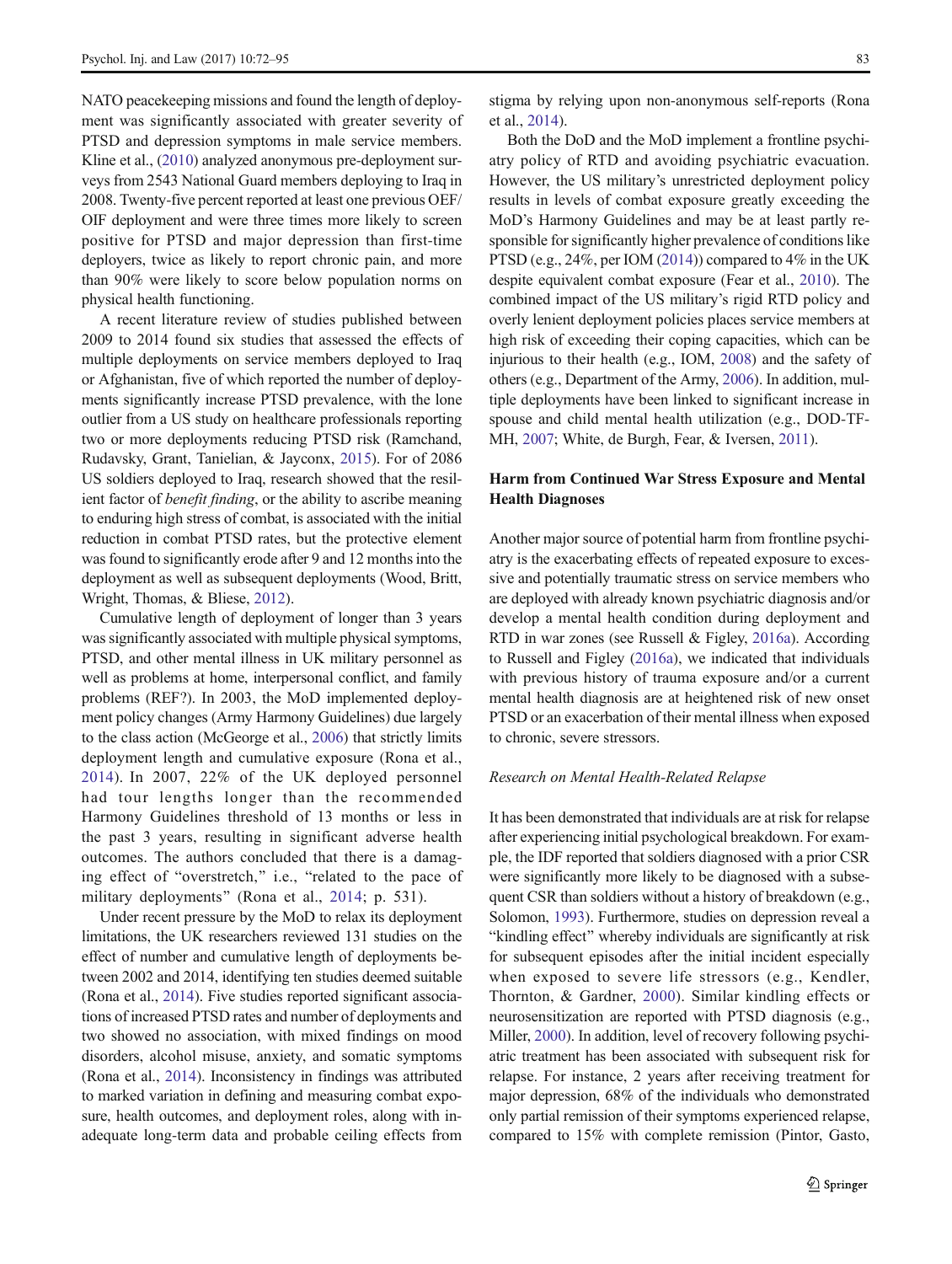Navarro, Torres, & Fananas, [2003\)](#page-22-0). The above findings are pertinent to our discussion because, per the Assistant Secretary of Defense for Health Affair's [\(2006\)](#page-20-0) memorandum of Policy Guidance for Deployment-Limiting Psychiatric Conditions, deployed personnel with a known psychological condition as well as those exhibiting only partial remission after treatment of mental health conditions, such as PTSD, depression, and substance abuse, are subject to deployment to war zones despite the inherent risk.

Table [2](#page-13-0) provides a snapshot of the prevalence of several mental health conditions of deployed US personnel to Iraq and Afghanistan, revealing that, during a 10-year period, between 10 to 20% of currently deployed American soldiers met diagnostic criteria for one of three mental health conditions measured. Military studies on the prevalence of mental health problems in deployed personnel have been conducted, revealing a high percentage of military personnel are deployed to war zones despite having a documented mental health condition and/or they develop a mental health condition in the war zone. For example, Crain, Larson, Highfill-McRoy, and Schmied [\(2011\)](#page-20-0) reported that 3258 marines who deployed with a documented pre-existing mental health diagnosis were significantly more likely to develop a new onset mental health condition, such as PTSD, after deployment compared to marines deploying without a pre-existing condition. In addition, a retrospective screening of US soldiers for pre-deployment problems in deployed personnel seeking mental health services in the war zone examined a group of personnel who could be treated in theater  $(N = 511)$  compared to those requiring medical evaluation  $(N = 123)$  due to psychiatric deterioration (Weber & Weber, [2015\)](#page-23-0). Findings revealed that 50.1% of those medically evacuated had a previously diagnosed mental health condition before they were deployed to the war zone (Weber & Weber, [2015\)](#page-23-0). This is not to say that every service member with a history of trauma or pre-deployment psychiatric disorder will be unsuccessful in completing their deployment without major erosion in health and functioning. However, one might reasonably expect the long-range health effects of tens of thousands of deployed personnel enduring repeated exposure with a pre-deployment mental disorders are significantly more likely to be harmful rather than beneficial.

#### Prospective Studies on the Health Effects of Deployments

A recent series of prospective analyses on the impact of US deployment and combat stress exposure have been published, comparing large samples of military personnel on a host of physical and mental health-related outcomes prior to and after deployment to assess the unique impact of deployment (see Table [3](#page-14-0)). Consequently, in the table, exposure to combat stress significantly increases risk of new onset PTSD (e.g., LeardMann, Smith, Smith, Wells, & Ryan, [2009;](#page-22-0) Nash et al., [2014,](#page-22-0) Smith et al., [2008](#page-23-0)), depression (e.g., Wells et al., [2010\)](#page-23-0),

disordered eating (e.g., Jacobson et al., [2009\)](#page-21-0), traumatic brain injury (e.g., Stein et al., [2015\)](#page-23-0), coronary heart disease (e.g., Crum-Cianflone et al., [2015\)](#page-20-0), hypertension (e.g., Granado et al., [2009](#page-21-0)), respiratory illness (e.g., Smith et al., [2009\)](#page-23-0), multiple physical health complaints (e.g., McCutchan et al., [2016\)](#page-22-0), marital conflict and divorce (e.g., Wang et al., [2015\)](#page-23-0), sleep disturbance (e.g., Seelig et al., [2010](#page-23-0)), and substance abuse (e.g., Jacobson et al., [2008](#page-21-0)). Therefore, a frontline psychiatry policy emphasizing RTD can reasonably be said to substantially aggravate the risk to the health and well-being of individuals suffering from one or more of the adverse conditions during or after deployment and are repeated exposing service members to RTD until their health status deteriorates into more serious disabling forms of injury.

## Harmful Delays in Accessing Evidence-Based Treatment of Behavioral Health Diagnoses

Per the US army, "Once mental disorder symptoms emerge, the most effective strategy for ensuring recovery lies in prompt application of evidence-based treatments^ (J-MHAT, [2011](#page-21-0); p. 78). In 2004, the DVA and DoD published their joint practice guidelines for managing post-traumatic stress that included expert consensus recommendations for use of the identified evidence-based treatments (DVA/DoD, [2004\)](#page-21-0). The practice guidelines were updated in 2010 and explicitly state the necessity for timely PTSD treatment: "The clinically significant symptoms cause significant distress or impairment in social, occupational, or other important areas of functioning. The symptoms last more than 3 months after exposure to trauma. Chronic PTSD is unlikely to improve without effec-tive treatment" (DVA/DoD, [2010](#page-21-0); p. 24). However, the military's RTD mandate, coupled with restricting psychiatric evacuations for treatment outside war zones, inevitably results in delays in accessing quality, effective treatment. What is the potential or foreseeable impact of these systemic barriers of such treatment delay?

An IDF study examined clinical characteristics between delayed and immediate CSR responders. In the study, 125 combat veterans sought help for war stress injury 8 years after the 1982 Lebanon War, and they were compared to 370 soldiers diagnosed with CSR treated 1 year after the war (Solomon, Singer, & Blumenfeld, [1995\)](#page-23-0). Findings indicate that veterans from the delayed help-seeking group suffered a significantly higher rate (92 vs. 59%) and a greater intensity of PTSD as well as more intrusive symptoms and more general psychiatric symptoms than the immediate help-seeking group (Solomon et al., [1995\)](#page-23-0).

### DoD's Treatment Guidelines for Traumatic Stress Injuries

The DVA/DoD's [\(2010\)](#page-21-0) post-traumatic stress treatment guidelines are recommended treatment for all acutely traumatized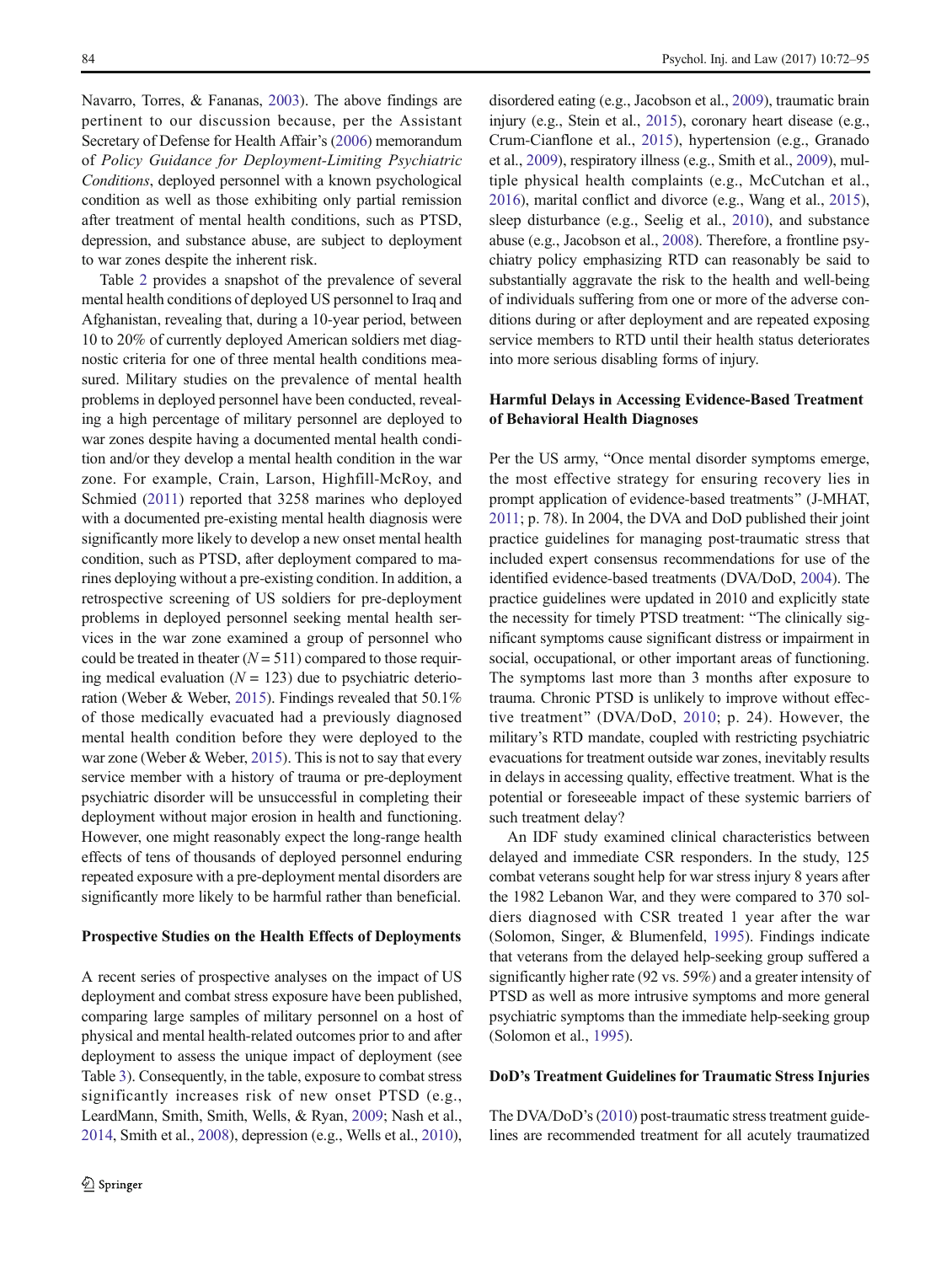<span id="page-13-0"></span>

|                              |                                |             | <b>Table 2</b> Frontline mental health burden as reported by the US Army MHAT surveys $(2003-2013)$ |                                                |                                                                |                                                                                               |                                                                |                                          |
|------------------------------|--------------------------------|-------------|-----------------------------------------------------------------------------------------------------|------------------------------------------------|----------------------------------------------------------------|-----------------------------------------------------------------------------------------------|----------------------------------------------------------------|------------------------------------------|
| Source                       | Sample                         | ASD/PTSD    | depression, anxiety)<br>health (PTSD,<br>Any mental                                                 | loss of conscious<br>Concussive<br>injury with | and number of completed<br>% suicidal ideation (SI)<br>suicide | screened positive for MH<br>Number (%) of personnel<br>and received COSC<br>or BH in war zone | taking psychiatric<br>Number (%)<br>medications<br>in war zone | Number (%)<br>evacuations<br>psychiatric |
| OIF (2003)<br><b>NHAT-I</b>  | $N = 750$<br>Army              | 15%         | 17%                                                                                                 | No data                                        | 17% SI $N = 24$ complete                                       | 27% soldiers positive<br>MH screen                                                            | No data                                                        | 7%                                       |
| OIF (2005)<br><b>MHAT-II</b> | $N =$ no data<br>Amy           | $10\%$      | 13%                                                                                                 | No data                                        | No data                                                        | 40% soldiers positive<br>MH screen                                                            | No data                                                        | 6%                                       |
| OIF (2006)<br><b>MHAT-IV</b> | Army $N = 1320$ ;              | $17\%$ Army | $20\%$ Army                                                                                         | No data                                        | $18\%$ SI $N = 14$ Amy<br>complete                             | 42% soldiers positive<br>MH screen                                                            | No data                                                        | No data                                  |
|                              | Marine $N = 447$               | 14% Marine  | 15% Marine                                                                                          |                                                | $N = 2$ Marine complete                                        | 15% marines positive<br>MH screen                                                             |                                                                |                                          |
| <b>MHAT-V</b>                | Amy $N = 2195$                 | 16%         | Deployment                                                                                          | 12%                                            | $15\%$ SI                                                      | No data                                                                                       | No data                                                        | No data                                  |
| OIF (2008)                   |                                |             | 2nd: 19%<br>1st: 11%                                                                                |                                                | $N = 34$ complete                                              |                                                                                               |                                                                |                                          |
|                              |                                |             | 3rd: 27%                                                                                            |                                                |                                                                |                                                                                               |                                                                |                                          |
| OIF (2009)<br><b>MHAT-VI</b> | $N = 1260$<br>Army             | $11\%$      | 14%                                                                                                 |                                                | $N = 34$ complete<br>$12\%$ SI                                 |                                                                                               | 3%-psych                                                       | No data                                  |
| J-MHAT-7                     | Army                           | 15%         | 20%                                                                                                 | $11\%$                                         | 13% SI                                                         | No data                                                                                       | 4%-psych                                                       | No data                                  |
| <b>OEF (2011)</b>            | $N = 911$                      |             |                                                                                                     |                                                | $N = 6$ complete                                               |                                                                                               | $11\%$ -sleep                                                  |                                          |
| J-MHAT-7                     | Marine                         | 17%         | 19%                                                                                                 | 12%                                            | $12\%$ SI                                                      | No data                                                                                       | $2\%$ -psych                                                   | No data                                  |
| <b>OEF (2011)</b>            | $N = 335$                      |             |                                                                                                     |                                                | $N = 6$ complete                                               |                                                                                               | $7\%$ -sleep                                                   |                                          |
| OEF (2013)<br>J-MHAT-8       | $N = 1363;$<br>Amny            | 11%         | 13%                                                                                                 | 4%                                             | 9% SI                                                          | 14% overall                                                                                   | -psych<br>-sleep<br>$2\%$<br>$6\%$                             | No data                                  |
|                              | Marine $N = 369$<br>$N = 994;$ |             |                                                                                                     |                                                |                                                                |                                                                                               |                                                                |                                          |
| OEF (2013)<br>J-MHAT-9       | $N = 849$<br>Amny              | 9%          | $10\%$                                                                                              | 4%                                             | 9% SI                                                          | 18% overall                                                                                   | $11\%$ -sleep<br>$3%$ -psych                                   | No data                                  |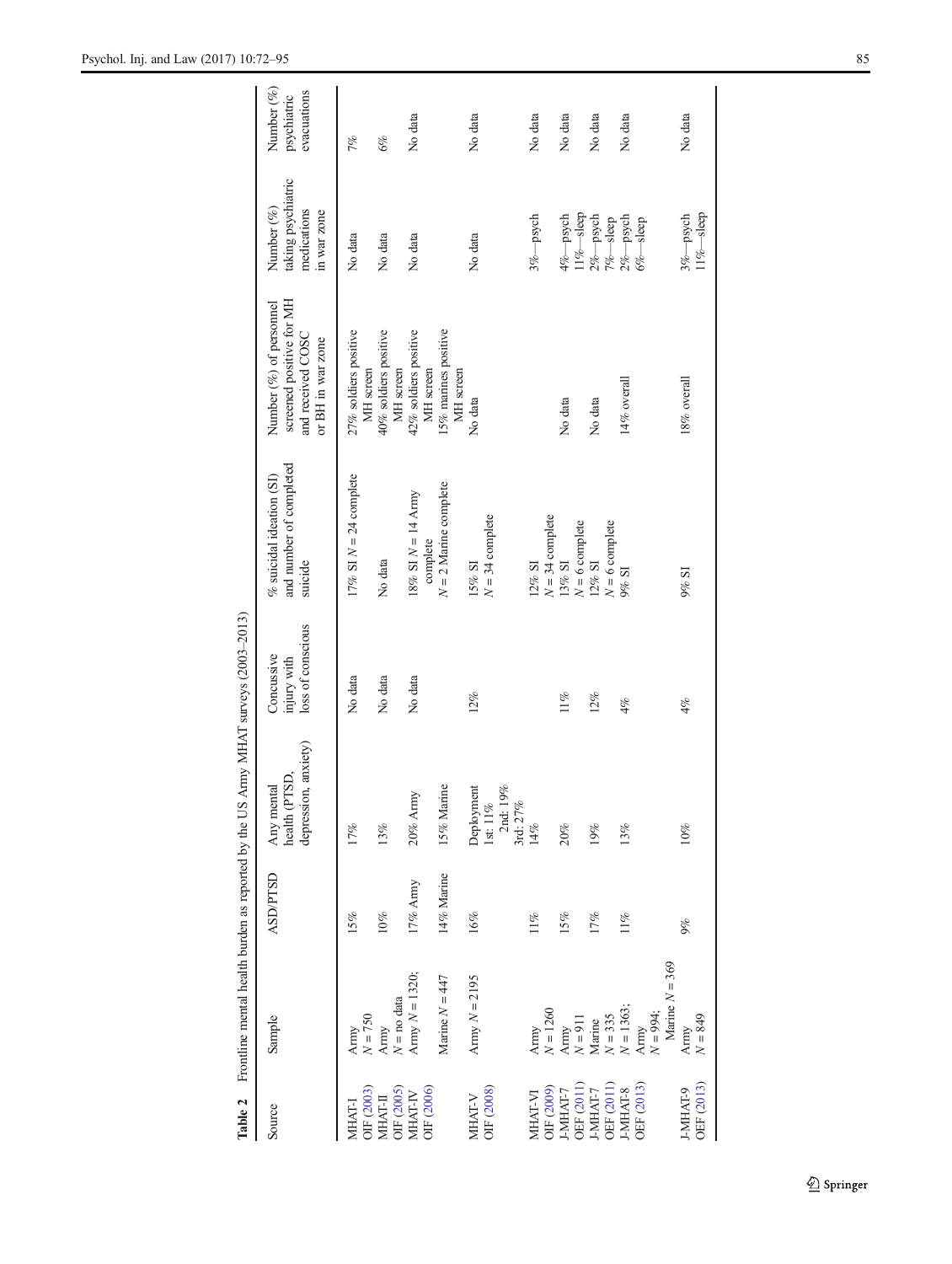<span id="page-14-0"></span>

| Study                           | Sample                                                                                                                                                                                            | Outcome                                               | Measures                                                                                                                                                     | Design                                                                                                               | Major findings                                                                                                                                                                                                                                                                            | Limitations                                                                                                                                                                                                                                                    |
|---------------------------------|---------------------------------------------------------------------------------------------------------------------------------------------------------------------------------------------------|-------------------------------------------------------|--------------------------------------------------------------------------------------------------------------------------------------------------------------|----------------------------------------------------------------------------------------------------------------------|-------------------------------------------------------------------------------------------------------------------------------------------------------------------------------------------------------------------------------------------------------------------------------------------|----------------------------------------------------------------------------------------------------------------------------------------------------------------------------------------------------------------------------------------------------------------|
| Boyko et al. (2010)             | military: deployed with<br>but no CE ( $N = 4908$ ),<br>combat exposure (CE)<br>$(N = 4813)$ , deployed<br>$N = 44,754$ the US<br>non-deployed<br>$(N = 33,624)$                                  | New onset diabetes                                    | dbase for new diagnosis<br>review of DoD medical<br>Self-report of diabetes<br>diagnoses after<br>deployment;<br>of diabetes;<br>CE survey<br>PCL-C;<br>PHQ; | Randomly selected sample<br>before deployment and<br>baseline assessments<br>post-deployment<br>up to 3 years        | and separation from the<br>two or more deployments<br>significantly related to<br>diabetes not significantly<br>linked to deployment,<br>with or without CE;<br>service significantly<br>new onset diabetes;<br>linked to diabetes<br>PTSD diagnosis                                      | No objective assessment of<br>deployment group without<br>Bias in medical records of<br>DoD or VA healthcare;<br>Reserves and National<br>Guard who do not use<br>CE had lower risk of<br>diabetes<br>diabetes                                                 |
| Crain et al. (2011)             | mental health diagnosis;<br>Marines on first combat<br>deployment: $N = 3258$<br>with a pre-deployment<br>group with no mental<br>$N = 60,632$ control<br>$N = 63,890$ the US<br>health diagnosis | New onset mental health<br>diagnoses                  | career outcome: demotion<br>Medical record review;<br>and discharge rates<br>6 months after<br>deployment                                                    | post-deployment screen-<br>ing for mental health di-<br>Non-random pre-and<br>6 months<br>agnosis                    | 8% of pre-existing and 4%<br>7% of preexisting and 3%<br>Pre-deployment diagnosis<br>of control demoted in<br>of control discharged<br>onset vs. 5% control;<br>diagnosed with new<br>was significant risk<br>16% of pre-existing<br>post-deployment<br>diagnosis;<br>factor for<br>rank; | no standardized assessment<br>of mental health status;<br>exposure not assessed;<br>no data on COSR or use<br>diagnoses and career<br>no data on pre-existing<br>frontline psychiatry;<br>no data on new onset<br>Severity of combat<br>diagnoses;<br>outcomes |
| Crum-Cianflone et al.<br>(2015) | military: deployed with<br>deployed but no CE<br>CE $(N = 12,280)$<br>$N = 35,465$ the US<br>non-deployed<br>$(N = 10,602)$ ,<br>$(N = 37,143)$                                                   | New onset coronary heart<br>disease (CHD) and<br>PTSD | DoD medical dbase<br>records<br>PCL-C;<br>CAGE<br>PHQ;                                                                                                       | Randomly selected sample<br>before deployment and<br>baseline assessments<br>on average 5.6 years<br>post-deployment | Increase odds of new onset<br>CHD linked to PTSD prior<br>$1.0\%$ $(N = 657)$ new onset<br>CHD in deployers with<br>$(n = 900$ -previously<br>to deployment only<br>deployed)<br>CHD<br>Ë                                                                                                 | Bias of non-deployers may<br>Ceiling effects of stigma<br>report and recall bias<br>and fears of career<br>have more health<br>problems;<br>reprisal                                                                                                           |
| Granado et al. (2009)           | military: deployed with<br>event $N = 586$ ; >1 CE<br>CE $(N = 4444: 1$ CE<br>deployed but no CE<br>event $N = 3858$ ).<br>$N = 36,061$ the US<br>non-deployed<br>$(N = 27,232)$<br>$(N = 4385),$ | New onset hypertension                                | physical and mental health<br>component summary;<br>behavioral outcomes<br>DoD medical record<br>(smoking, BMI,<br>alcohol);<br>review<br>SF-36V;            | Randomly selected sample<br>before deployment and<br>baseline assessments<br>on average 2.7 years<br>post-deployment | higher rate of new onset<br>CE highest risk for new<br>deployers with multiple<br>CE reported new onset<br>Deployers with multiple<br>Non-deployers reported<br>deployers (with and<br>hypertension than<br>$6.1\% (N = 2345)$<br>hypertension<br>without CE)<br>onset                    | Bias of non-deployers may<br>excluded from survey<br>deployers with CE in<br>Report and recall bias<br>Selection bias against<br>have more health<br>remote areas and<br>problems                                                                              |

Jacobson et al. [\(2008](#page-21-0))

Jacobson et al.  $(2008)$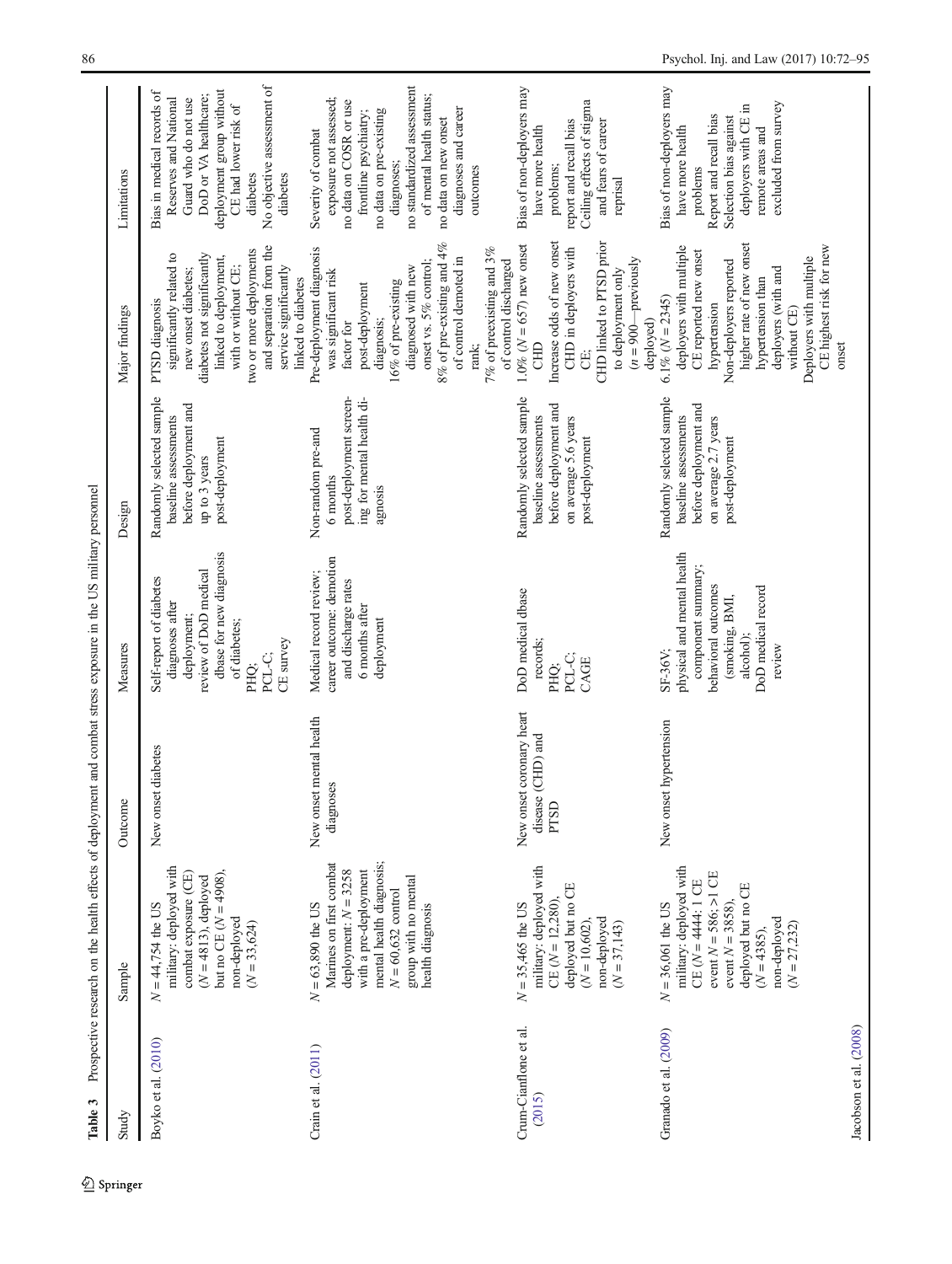| Table 3 (continued)     |                                                                                                                                                                                 |                                                                       |                                                                                             |                                                                                                                      |                                                                                                                                                                                                                                                                            |                                                                                                                                                                                                                                                       |
|-------------------------|---------------------------------------------------------------------------------------------------------------------------------------------------------------------------------|-----------------------------------------------------------------------|---------------------------------------------------------------------------------------------|----------------------------------------------------------------------------------------------------------------------|----------------------------------------------------------------------------------------------------------------------------------------------------------------------------------------------------------------------------------------------------------------------------|-------------------------------------------------------------------------------------------------------------------------------------------------------------------------------------------------------------------------------------------------------|
| Study                   | Sample                                                                                                                                                                          | Outcome                                                               | Measures                                                                                    | Design                                                                                                               | Major findings                                                                                                                                                                                                                                                             | Limitations                                                                                                                                                                                                                                           |
|                         | but no CE $(N = 5561)$ ,<br>$(N = 5531)$ , deployed<br>$N = 48,481$ the US<br>deployed with CE<br>non-deployed<br>$(N = 37,310)$<br>military:                                   | New onset alcohol abuse,<br>binge drinking, and<br>heavy drinking     | Frequency and intensity of<br>weekly drinking;<br>Holmes-Rahe;<br>CE survey<br>CAGE<br>PHQ; | Randomly selected sample<br>before deployment and<br>baseline assessments<br>on average 1 year<br>post-deployment    | exposure vs. those who<br>onset alcohol problems<br>significantly associated<br>active duty exposed to<br>reservists with combat<br>in National Guard and<br>outcomes highest in<br>New onset drinking<br>with greater new<br>combat exposure<br>did not deploy<br>combat; | recall bias of self-reported<br>ceiling effect from stigma<br>healthy non-deployed<br>Representativeness of<br>comparison group;<br>potential bias of less<br>and fear of career<br>drinking;<br>sample;<br>reprisal                                  |
| Jacobson et al. (2009)  | $N = 33,578$ and female<br>three groups: deployed<br>with CE, deployed but<br>$N = 12,641.$ Assigned<br>$N = 42,174$ the US<br>military: male<br>non-deployed<br>no CE, and     | eating (e.g., extreme<br>weight gain or loss)<br>New onset disordered | Holmes-Rahe;<br>PCL-C;<br>CAGE;<br>PHQ                                                      | Randomly selected sample<br>before deployment and<br>baseline assessments<br>on average 2.7 years<br>post-deployment | deployed and CE group;<br>disordered eating with<br>disordered eating with<br>63% ( $N = 2174$ ) new<br>67% ( $N = 3532$ ) new<br>5.2% women reported<br>New onset disordered<br>post-deployment<br>onset; $3.9\%$ men<br>post-deployment<br>eating highest in<br>reported | differentiation of new onset<br>unrepresentativeness of<br>non-specific measures of<br>due to CE vs. episodic<br>Ceiling effects of stigma<br>combat-related PTSD<br>Did not assess purging<br>behaviors<br>and CE;<br>sample;<br>nature<br>Potential |
| LeardMann et al. (2009) | without pre-deployment<br>history of PTSD symp-<br>$N = 5410$ the US military<br>deployed with CE<br>toms                                                                       | pre-deployment physical<br>New onset PTSD and<br>health problems      | SF-36V;<br>PCL-C;<br>CAGE                                                                   | Randomly selected sample<br>before deployment and<br>baseline assessments<br>post-deployment<br>$2-3$ years          | ranked in lowest 15% on<br>8.6% ( $N = 457$ ) new onset<br>7.3% ( $N = 395$ ) new onset<br>and physical health sta-<br>pre-deployment mental<br>58% of new onset PTSD<br>PTSD based on PCL<br>PTSD diagnosed by<br>criteria;<br>onset<br>tus;                              | unrepresentativeness of<br>and deployment trauma<br>non-specific measures of<br>combat-related PTSD<br>report and recall bias;<br>sample;<br>Potential                                                                                                |
|                         | McCutchan et al. (2016) $N = 75,934$ the US military<br>time periods divided into<br>assessed three different<br>deployed without CE,<br>and no deployment<br>deployed with CE, | physical symptoms<br>(MPS)<br>New onset multiple                      | somatoform disorders<br>subscale;<br>PHQ-15;<br>PCL-C;<br>$\overline{C}$                    | Randomly selected sample<br>before deployment and<br>baseline assessments<br>post-deployment                         | significantly more likely<br>10% of deployed with CE<br>with new onset MPS at<br>time point compared to<br>to report MPS at each<br>baseline, increased to<br>Deployed personnel<br>13% in 2007<br>physician<br>control;                                                   | deployment and MPS;<br>unable to specify if MPS<br>Potential sampling bias;<br>relationship between<br>uncertainty of temporal<br>are medically<br>unexplained                                                                                        |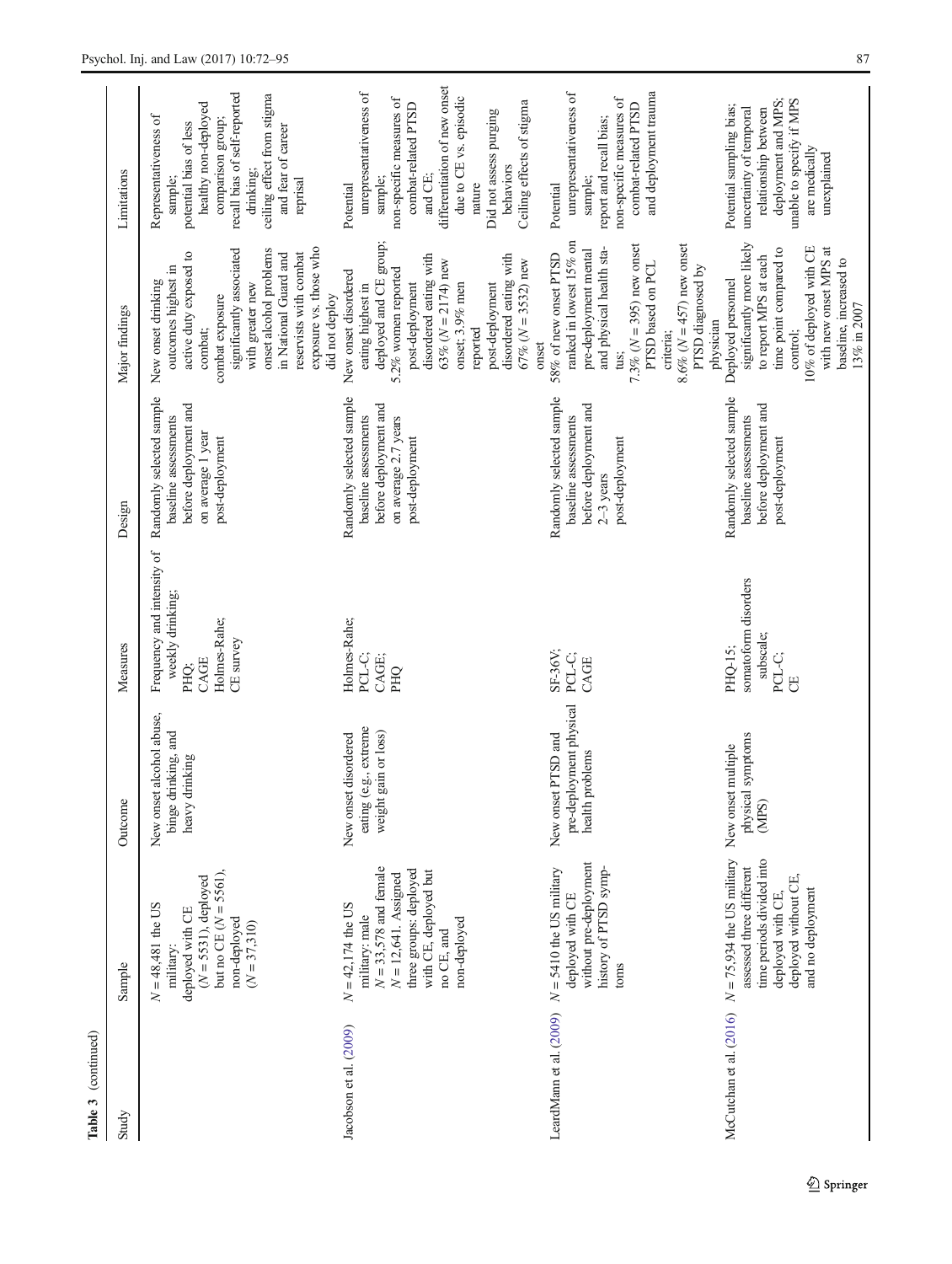| Study                | Sample                                                                                                                                                                                                           | Outcome                                                          | Measures                                                                                      | Design                                                                                                               | Major findings                                                                                                                                                                                                                                                                                                                                                                             | Limitations                                                                                                                                                                                                    |
|----------------------|------------------------------------------------------------------------------------------------------------------------------------------------------------------------------------------------------------------|------------------------------------------------------------------|-----------------------------------------------------------------------------------------------|----------------------------------------------------------------------------------------------------------------------|--------------------------------------------------------------------------------------------------------------------------------------------------------------------------------------------------------------------------------------------------------------------------------------------------------------------------------------------------------------------------------------------|----------------------------------------------------------------------------------------------------------------------------------------------------------------------------------------------------------------|
| Nash et al. (2014)   | deployed to Afghanistan<br>deployed marines with<br>$N = 867$ the US Marines<br>exposure; $N = 673$<br>with high combat<br>$\text{low} \times \text{CE}$                                                         | pre-existing symptoms<br>PTSD and<br>depression and<br>New onset | brief COPE;<br>WHODAS;<br>PCL-M;<br>BDI-II;<br>CAPS;<br>DRRI:<br>PDEQ<br>CTQ;<br>BAI;<br>LEC; | deployment and 1, 5,<br>Baseline assessment<br>post-deployment<br>1 month prior to<br>and 8 months                   | 8% reported high PTSD at<br>existing-69% met PTSD<br>low-stable symptom tra-<br>pre-deployment-(pre--<br>decreased to 50% at<br>jectory across cycle<br>13% new onset PTSD;<br>criteria pre-deploy,<br>79% overall reported<br>8 months;                                                                                                                                                   | previous deployments;<br>older Marines excluded<br>Non-random selection;<br>more likely to have<br>follow-up limited to<br>8 months<br>males only;                                                             |
| Seelig et al. (2010) | survey post-deployment<br>military: follow-up sur-<br>vey during deployment<br>$(N = 1770)$ ; follow-up<br>follow-up survey of<br>$(N = 9264)$ , before<br>$N = 41,225$ the US<br>non-deployed<br>$(N = 30,190)$ | New onset sleep<br>disturbance                                   | sleep duration<br>Holms-Rahe;<br>CE survey;<br>PCL-C;<br>CAGE;<br>PHQ:                        | Randomly selected sample<br>before deployment and<br>baseline assessments<br>post-deployment<br>at least 2 weeks     | CE were 52 to 74% more<br>significantly more likely<br>CE significantly increased<br>odds of sleep problems;<br>deployed personnel with<br>likely to report sleep<br>problems vs. no CE<br>Deployed personnel<br>disturbance vs.<br>non-deployers;<br>to report sleep<br>groups                                                                                                            | ceiling effect of stigma and<br>sleep duration & quality<br>unrepresentativeness of<br>non-specific measures of<br>fear of career reprisal;<br>no objective measure of<br>combat-PTSD;<br>sample;<br>Potential |
| Smith et al. (2009)  | $(N = 10,753)$ compared<br>military: deployed<br>$N = 46,077$ the US<br>to non-deployed<br>$(N = 35,324)$                                                                                                        | respiratory<br>New onset<br>illness                              | DoD medical dbase<br>records;<br>PCL-C;<br>CAGE<br>PHQ;                                       | Randomly selected sample<br>before deployment and<br>baseline assessments<br>on average 2.7 years<br>post-deployment | higher rate of respiratory<br>illness associated with<br>no significant new onset<br>non-deployers (10%);<br>Deployers (14%) had<br>symptoms vs.<br>deployment                                                                                                                                                                                                                             | Bias of non-deployers may<br>have more health prob-<br>Ceiling effects of stigma<br>report and recall bias<br>and fears of career<br>CE not assessed<br>reprisal;<br>lems;                                     |
| Smith et al. (2008)  | $(N = 11,942)$ compared<br>military: deployed<br>$N = 50,184$ the US<br>to non-deployed<br>$(N = 38,176)$                                                                                                        | PTSD<br>New onset                                                | smoking and drinking<br>questions<br>CE survey;<br>PCL-C;                                     | Randomly selected sample<br>before deployment and<br>baseline assessments<br>on average 2.7 years<br>post-deployment | specific DSM-IV criteria<br>threefold increase in PTSD<br>criteria significantly as-<br>CE significantly linked to<br>non-deployers (2.3 and<br>ment and CE $(7.6$ and<br>$8.7\%$ ) as compared to<br>in deployers with CE;<br>sociated with deploy-<br>deployed without CE<br>New onset PTSD using<br>$(1.4 \text{ and } 2.1\%)$ , and<br>and more sensitive<br>new onset PTSD<br>$3.0\%$ | ceiling effect of stigma and<br>unrepresentativeness of<br>non-specific measures of<br>combat-related PTSD;<br>fear of career reprisal;<br>report and recall bias<br>sample;<br>Potential                      |

Table 3 (continued)

Table 3 (continued)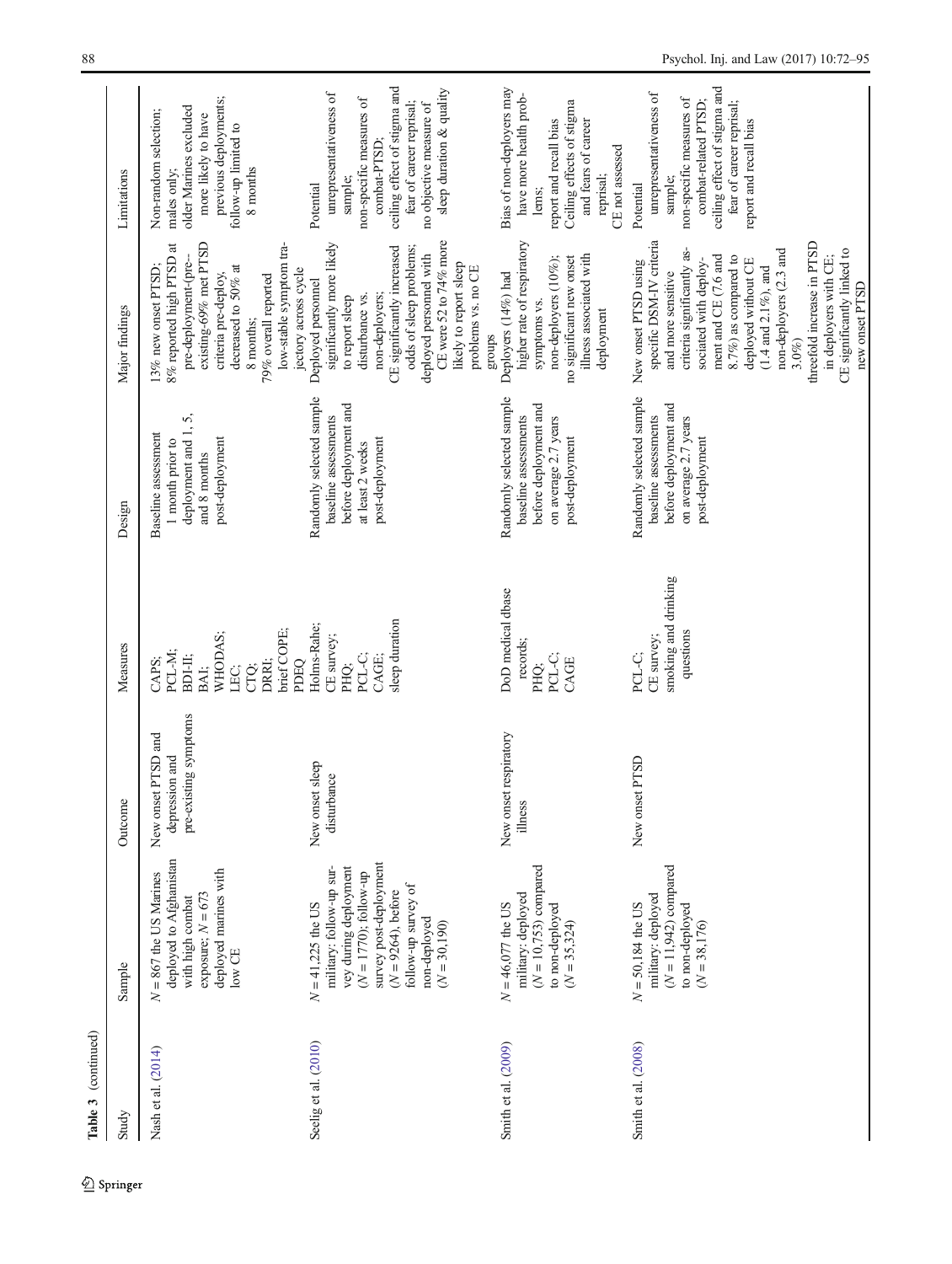| Study               | Sample                                                                                                                                            | Outcome                                                                 | Measures                                                                                                                      | Design                                                                                                              | Major findings                                                                                                                                                                                                                                                                                                                          | Limitations                                                                                                                                                                                                                                                                |
|---------------------|---------------------------------------------------------------------------------------------------------------------------------------------------|-------------------------------------------------------------------------|-------------------------------------------------------------------------------------------------------------------------------|---------------------------------------------------------------------------------------------------------------------|-----------------------------------------------------------------------------------------------------------------------------------------------------------------------------------------------------------------------------------------------------------------------------------------------------------------------------------------|----------------------------------------------------------------------------------------------------------------------------------------------------------------------------------------------------------------------------------------------------------------------------|
| Stein et al. (2015) | deployed to Afghanistan<br>$N = 4645$ US soldiers                                                                                                 | New onset TBI and PTSD<br>and other mental health<br>problems           | Columbia Suicide Severity<br>Rating Scale<br>CDIC-SC:<br>PCL-C;                                                               | redeployment, and 3 and<br>Assessed 1-2 months<br>post-deployment<br>pre-deployment,<br>9 months                    | quired TBI significantly<br>increases risk of PTSD,<br>generalized anxiety, de-<br>factors, deployment ac-<br>elevated suicide risk at<br>pression at 9 months.;<br>18% reported mild TBI;<br>pre-deployment risk<br>After adjustment to<br>$1.2\%$ > mild TBI;<br>3 months                                                             | Bias of self-report on clini-<br>ceiling effect of stigma and<br>not tracked because most<br>lack objective measures of<br>moderate and severe TBI<br>non-anonymous surveys;<br>fear of career reprisal<br>likely hospitalized;<br>cal outcomes;<br>TBI;                   |
| Wang et al. (2015)  | deployment compared<br>$(N = 1545)$ and stayed<br>$N = 29,314$ married US<br>married ( $N = 27,769$ )<br>military at time of<br>recently divorced | New onset marital divorce<br>and physical and mental<br>health problems | Self-report of marital<br>Physical component<br>mental component<br>summary;<br>summary<br>status;<br>PCL-C;<br>CAGE;<br>PHO: | Randomly selected sample<br>before deployment and<br>baseline assessments<br>on average 3 years<br>post-deployment  | enlisted, active duty, low<br>5.3% ( $N = 1545$ ) military<br>divorce and all outcomes<br>significantly linked to<br>being female, young,<br>divorce associated with<br>education, reports of<br>personnel divorced<br>poor physical and<br>(physical, mental,<br>behavioral) all<br>$(n = 27,769);$<br>compared to<br>non-divorce<br>Ë | unrepresentativeness of<br>non-specific measures of<br>combat-related PTSD;<br>ceiling effect of stigma;<br>marriage or children;<br>no measure of marital<br>report and recall bias<br>no data on length of<br>pre-deployment;<br>satisfaction at<br>sample;<br>Potential |
| Wells et al. (2010) | military: deployed with<br>deployed but no CE<br>$N = 40,219$ the US<br>CE ( $N = 4719$ ).<br>non-deployed<br>$(N = 30,669)$<br>$(N = 4831)$ ,    | New onset depression                                                    | CE survey<br>SF-36V;<br>PCL-C;<br>CAGE;<br>PH <sub>O</sub> :                                                                  | Randomly selected sample<br>before deployment and<br>baseline assessments<br>on average 349 days<br>post-deployment | Deployed men and women<br>7.7%) and the deployed<br>with CE had significant<br>non-deployers (3.9 and<br>increase in new onset<br>but no CE group (2.3<br>15.7%, respectively)<br>depression 5.7 and<br>mental health<br>compared to<br>and 5.9%)                                                                                       | Ceiling effect of stigma and<br>unrepresentativeness of<br>non-specific measures of<br>combat-related PTSD;<br>fear of career reprisal<br>limited CE questions<br>sample;<br>Potential                                                                                     |

BAI Beck Anxiety Inventory, BDI-II Beck Depression Inventory—Second Edition, CAPS Clinician Administered PTSD Scale, CIDI-SC Composite International Diagnostic Interview Screening<br>Subscales, CTQ Childhood Trauma Questionna BAI Beck Anxiety Inventory, BDI-II Beck Depression Inventory—Second Edition, CAPS Clinician Administered PTSD Scale, CIDI-SC Composite International Diagnostic Interview Screening Subscales, CTQ Childhood Trauma Questionnaire, DRRI Deployment Risk and Resilience Inventory, Holmes-Rahe Holmes-Rahe Social Adjustment Scale, LEC Life Events Checklist, PCL-C PTSD Checklist—Civilian Version, PDEQ Peritraumatic Dissociative Experiences Questionnaire, PHQ Patient Health Questionnaire, SF-36V Medical Outcomes Study Short Form 36-item Health Survey for Veterans, WHODAS World Health Organization Disability Assessment Scale-II

J.

Table 3 (continued)

Table 3 (continued)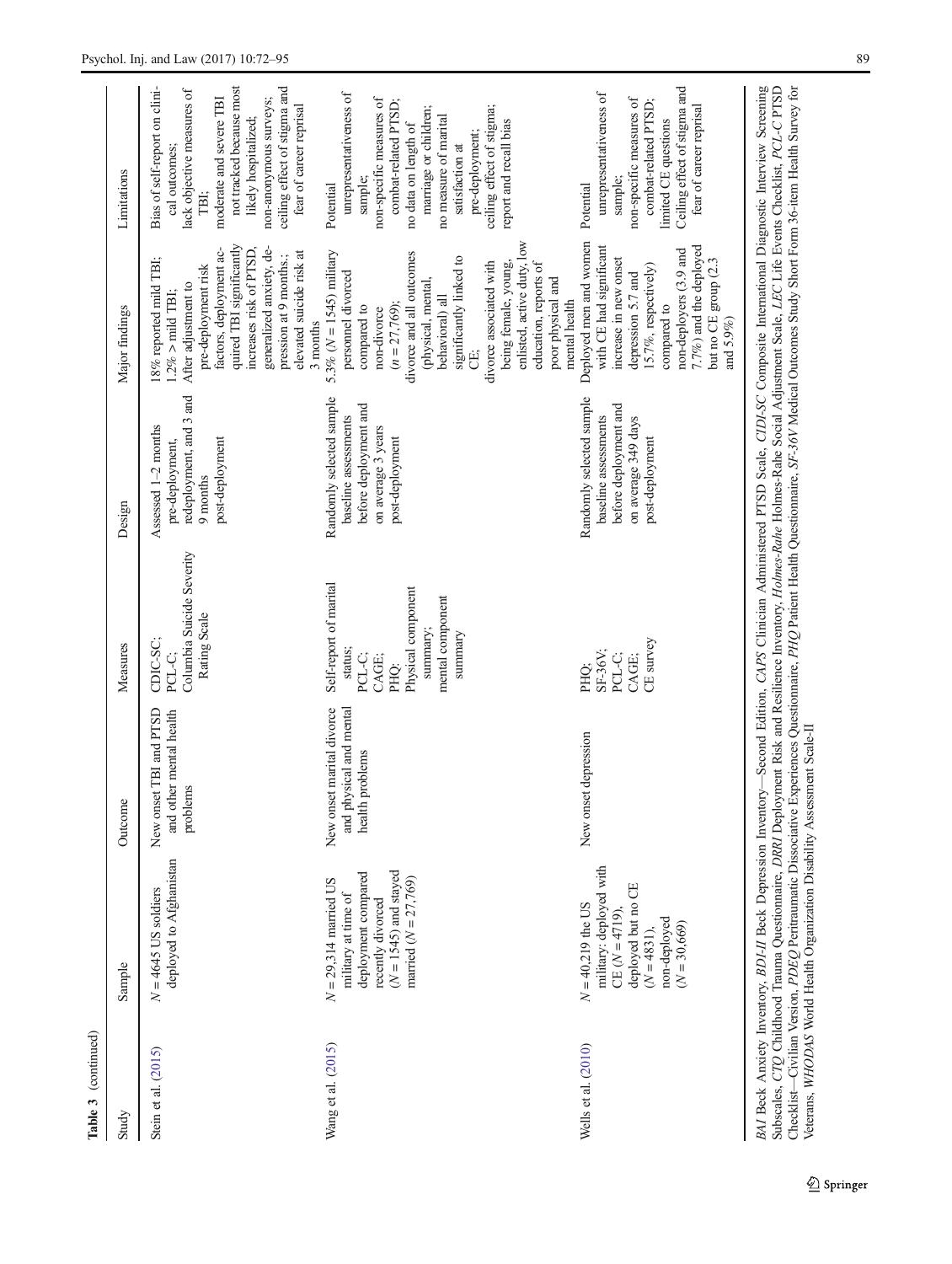service members who meet the criteria for diagnosis of acute stress disorder (ASD), as well as for those with significant levels of acute stress symptoms that continue for more than 2 weeks after the index trauma, as well as for those who are "incapacitated" by their acute physical or psychological symptoms (p. 45). Although the procedure of "psychological first aid" is listed, the guidelines refer to "insufficient support" empirically for it. Psychological first aid avoids psychiatric labeling or treatment and essentially consists of nonpsychotherapeutic interventions akin to frontline psychiatry/ COSC (e.g., DVA/DoD, , [2010\)](#page-21-0).

That said, specific treatment recommendations by DVA/ DoD ([2010](#page-21-0)) include

Psychotherapy for ASD: "a. Consider early brief intervention (4 to 5 sessions) of cognitive-based therapy (CBT) that includes exposure-based therapy, alone or combined with a component of cognitive re-structuring therapy for patients with significant early symptom levels, especially those meeting diagnostic criteria for  $ASD''$  (p. 103).

Pharmacotherapy: "There is no evidence to support a recommendation for use of a pharmacological agent to prevent the development of ASD or PTSD^ (p. 103).

Psychotherapy for PTSD: "Strongly recommend that patients diagnosed with PTSD receive one of the evidencebased trauma-focused psychotherapies" (p. 117) such as: "exposure based therapy (e.g., Prolonged Exposure), cognitive therapy (e.g., Cognitive Processing Therapy) or Eye Movement Desensitization and Reprocessing (EMDR)^ (p. 117).

### Psychotherapy Research in War Zones

The military's 100-year-old frontline psychiatry principle of simplicity requires clinicians in war zones to refrain from using traditional psychiatric labeling and treatments for deployed personnel exhibiting CSR/COSR to avoid harm from stigma and evacuations (e.g., Department of the Army, [2006\)](#page-21-0). "Factors that emphasize percepts of individual or collective vulnerability increase the probability for psychiatric breakdown" (Jones, [1995b](#page-21-0); p. 28). However, as mentioned earlier, the DoD's deployment policy ensures thousands of deployed personnel already diagnosed with psychiatric conditions are sent to war zones while others are diagnosed with psychiatric conditions in war zones (e.g., see Table [2;](#page-13-0) Russell & Figley, [2016b](#page-22-0)). Consequently, it is essential for deployed personnel to have ready access to high quality evidence-based treatments, as recommended by DVA/DoD [\(2010\)](#page-21-0).

Research on psychiatric treatment in war zones has been reviewed (see Russell & Figley, [2016b\)](#page-22-0). A handful of multiple case studies reported successful war zone treatment using evidence-based psychotherapies for deployed US service members diagnosed with PTSD, as recommended by the DoD's clinical practice guidelines (DVA/DoD, [2004](#page-21-0), [2010\)](#page-21-0), such as prolonged exposure (Cigrang, Peterson, & Schobitz, [2005\)](#page-20-0) and virtual reality exposure therapy (McLay, McBrien, Wiederhold, and Wiederhold, [2010\)](#page-22-0). However, the review uncovered a disturbing trend whereby treatment success was primarily defined as short-term symptom reduction and RTD, with no research looking at long-term outcomes of those RTD (e.g., Russell & Figley, [2016b](#page-22-0)). For instance, in regard to the case studies, both studies recorded 100% RTD coinciding with substantial reduction in symptoms. However, no clinical follow-up beyond the war zone was assessed (Cigrang et al., [2005;](#page-20-0) McLay et al., [2010](#page-22-0)).

The robust trend of reporting RTD rates while ignoring longterm clinical outcomes extends to larger military treatment record analyses (see Russell & Figley, [2016b\)](#page-22-0). For instance, Hung [\(2008\)](#page-21-0) analyzed treatment records of 49,670 deployed US personnel receiving frontline psychiatry, including 8622 personnel treated for psychiatric disorders such as depression disorders  $(N = 1389)$ , anxiety disorders  $(N = 928)$ , and ASD/PTSD  $(N = 720)$  in the war zone. The only treatment outcome reported was that 99% were RTD within the war zone (Hung, [2008\)](#page-21-0). There was no information on type of treatment or whether treatments were in accordance to the DVA/DoD's [\(2004,](#page-21-0) [2010](#page-21-0)) clinical practice guidelines or post-deployment adjustment (Hung, [2008](#page-21-0)). In addition, another US military study examined frontline mental health provider treatment recommendations for 1136 deployed personnel seeking psychiatric treatment in the war zone (Schmitz et al., [2012\)](#page-23-0). Psychotherapy is a strongly recommended treatment for ASD/PTSD diagnosis (e.g., DVA/DoD, [2004,](#page-21-0) [2010\)](#page-21-0). However, while 63% of the military patients with a PTSD diagnosis were prescribed medications, only 40% had recommendations for psychotherapy or counseling (Schmitz et al., [2012\)](#page-23-0), which is in contradiction to the DoD's practice guidelines (DVA/DoD, [2004,](#page-21-0) [2010\)](#page-21-0). Moreover, the medical records of approximately 21% of the deployers diagnosed with a psychiatric disorder  $(N = 245)$  did not contain any treatment plans other than referral to other providers in war zones (Schmitz et al., [2012](#page-23-0)). The authors concluded that "Further examination of post-deployment health outcomes may help to facilitate the development of more effective acute intervention strategies in theater^ (Schmitz et al., [2012;](#page-23-0) p. 388). However, such outcome research has yet to be undertaken by the DoD (see Table 5 in Russell & Figley, [2016b](#page-22-0)). In fact, the primary outcome reported by Schmitz et al. [\(2012\)](#page-23-0), as in nearly all previous war zone treatment research (e.g., Hung, [2008](#page-21-0); see Russell & Figley, [2016b\)](#page-22-0), is high RTD and low psychiatric evacuation rates.

In sum, there is overwhelming evidence that most deployed personnel diagnosed with a psychiatric condition either before and/or during deployment do not receive optimal treatment in accordance with the military's own clinical practice guidelines (e.g., DVA/DoD, [2010](#page-21-0); Schmitz et al., [2012](#page-23-0); Russell & Figley,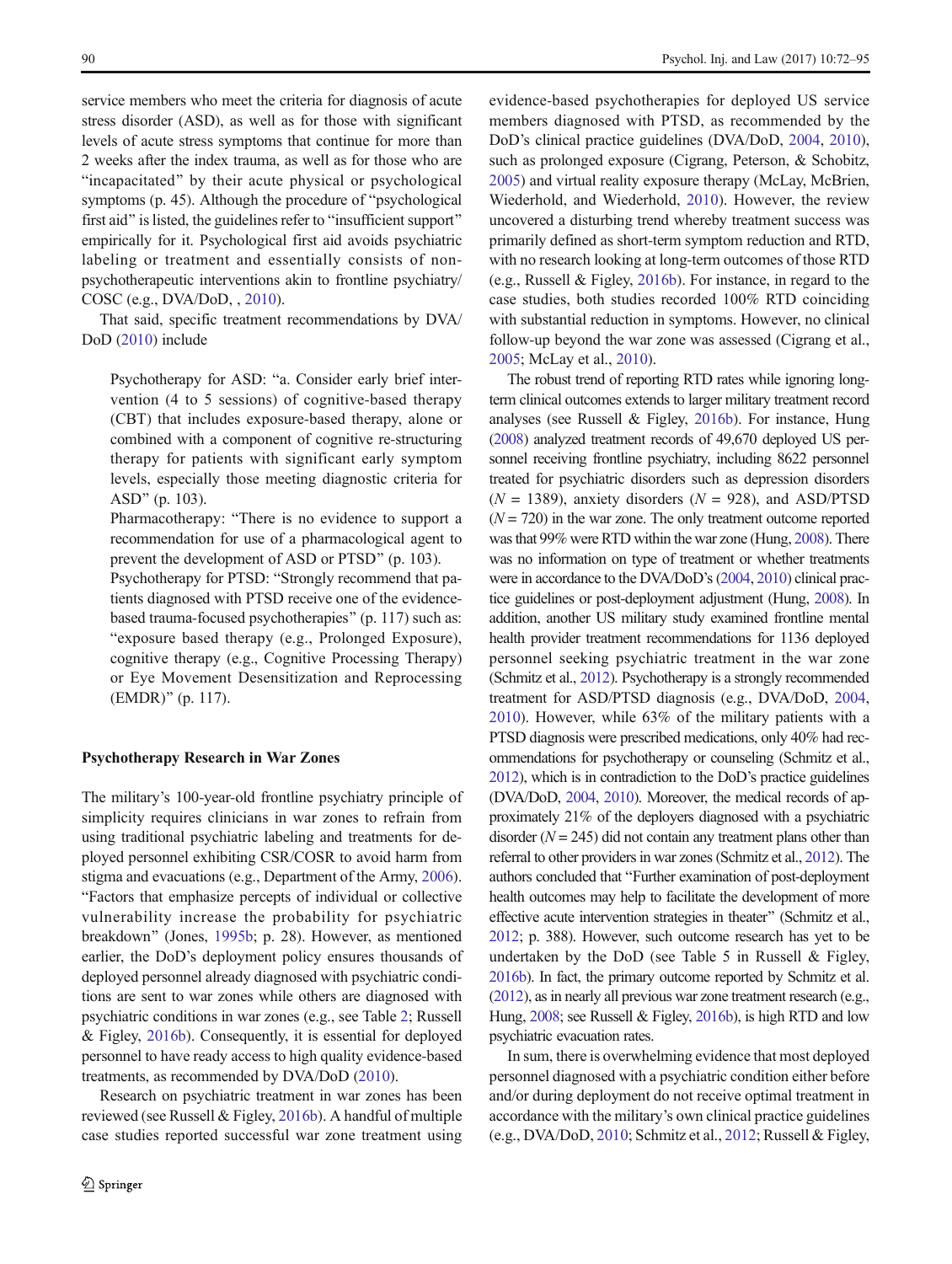[2016b\)](#page-22-0). Reasons for this apparent oversight have been offered: "Furthermore, the therapy recommendations were mainly for supportive counseling instead of a full course of trauma-focused psychotherapy due to the inhospitable envi-ronment and access-to-care" (Schmitz et al., [2012;](#page-23-0) p. 386). Although this assertion appears contradicted by several multiple case studies employing evidence-based psychotherapies within war zones (e.g., McLay et al., [2010](#page-22-0)), it does raise critical, yet completely unexplored clinical and ethical questions regarding timing of trauma-focused treatment. Unfortunately, a century of frontline psychiatry has not even scratched the surface in advancing our knowledge in this vital area (e.g., DVA/DoD, [2010\)](#page-21-0). Until thoroughly researched, we can only deduce that, due to the US military's strict RTD policy, many mental health-seeking deployed personnel do not have access to the top recommended evidence-based treatments within war zones and that non-mental health-seeking deployed personnel must endure extended delays to access optimal mental healthcare until they return from deployments. Therefore, we can only assume that military personnel and their families are more likely harmed than helped by the denial and excessive delay in accessing recommended treatments.

# Summary of the Evidentiary Review that Frontline Psychiatry Is Harmful

As the military posits, it is a given that many deployed personnel experiencing CSR/COSR and RTD after frontline psychiatry do not experience negative long-term effects and may benefit from their experiences. What percentage of benefiters is unclear, as is why some may benefit from RTD and others are harmed? The military's studies on dosage effect from war stress, including old sergeant's syndromes, strongly dispute any assertion that those who do not benefit and are harmed by the military's RTD policy are somehow inherently defective. We concur with WWII-era conclusions by the National Research Council on limits in human tolerance to war stress exposure (Beebe & Appel, [1958;](#page-20-0) p. 168). Unfortunately, the state of research on the military's frontline psychiatry/COSC programs prohibits a definitive answer to basic questions about whether the military's frontline policies generally help or harm veterans.

Throughout out review, we find that war fighters most in need of mental health services were least likely to seek help and did not want to be forced to do so out of concern for appearing weak or fear of career reprisal. The double side of malingering (willful deception of illness (or lack of illness)) behavior is an important challenge since it delays the health and mental health needs of war fighters. This paradox deserves more attention from military and non-military behavioral health researchers because accurately detecting those in need can save lives.

### Is Frontline Psychiatry Helpful or Harmful to Military Populations?

All things considered, after the most extensive review of the literature ever conducted on frontline psychiatry, we are left with the tentative conclusion, based on the preponderance of the evidence, that the military's frontline psychiatry doctrine is substantially more likely to harm than benefit service members and their families. Moreover, in our previous review, we found insufficient evidence supporting military claims of individual health benefits from its frontline mental health policies (see Russell & Figley, [2016b\)](#page-22-0).

# Moving Forward: Brief Discussion of Future Implications

Clearly, preventing psychiatric attrition in war zones helps the military accomplish its mission to fight and win wars. To this end, frontline psychiatry has been quite effective. Yet, at what cost to service members and their families? At a minimum, the US military's messaging around frontline psychiatry/COSC extolling the individual health benefits to deployed personnel and their families is not evidence supported. Potential military service member volunteers should be apprised of the spectrum of war stress injury and its potential lifelong negative impact. This may deter young Americans from joining the military, like emerging trends in youth avoiding traumatic brain injury from playing football (Fainaru & Fainaru-Wada, [2013](#page-21-0)). Therefore, improving psychiatric care for service members is our best option.

### Plausible Alternative Solutions

What is a realistic alternative to the current frontline psychiatry doctrine? We do not pretend to have all the answers. We have already seen the negative impact of an overly lenient psychiatric evacuation policy during wartime. For example, before reconstituting its frontline psychiatry programs at the outset of the Korean War, US army psychiatric evacuation rates were 100% and, at the outset of WWII, US psychiatric attrition outnumbered the number of new accessions (e.g., Glass, [1966a](#page-21-0)). In both scenarios, an effort was made to discharge expeditiously war-stressed soldiers from the military, typically without treatment, thus greatly intensifying stigma (e.g., Glass, [1966b\)](#page-21-0). In today's situation, evacuation of every service member diagnosed with CSR, war stress injury, and/or mental disorder would rapidly deplete the already shrinking all-volunteer military, thereby possibly forcing the Congress to reinstitute an unpopular draft or compulsory public service. As a better strategy to the problem, if properly treated, many personnel would want to be aptly reconditioned and RTD. This strategy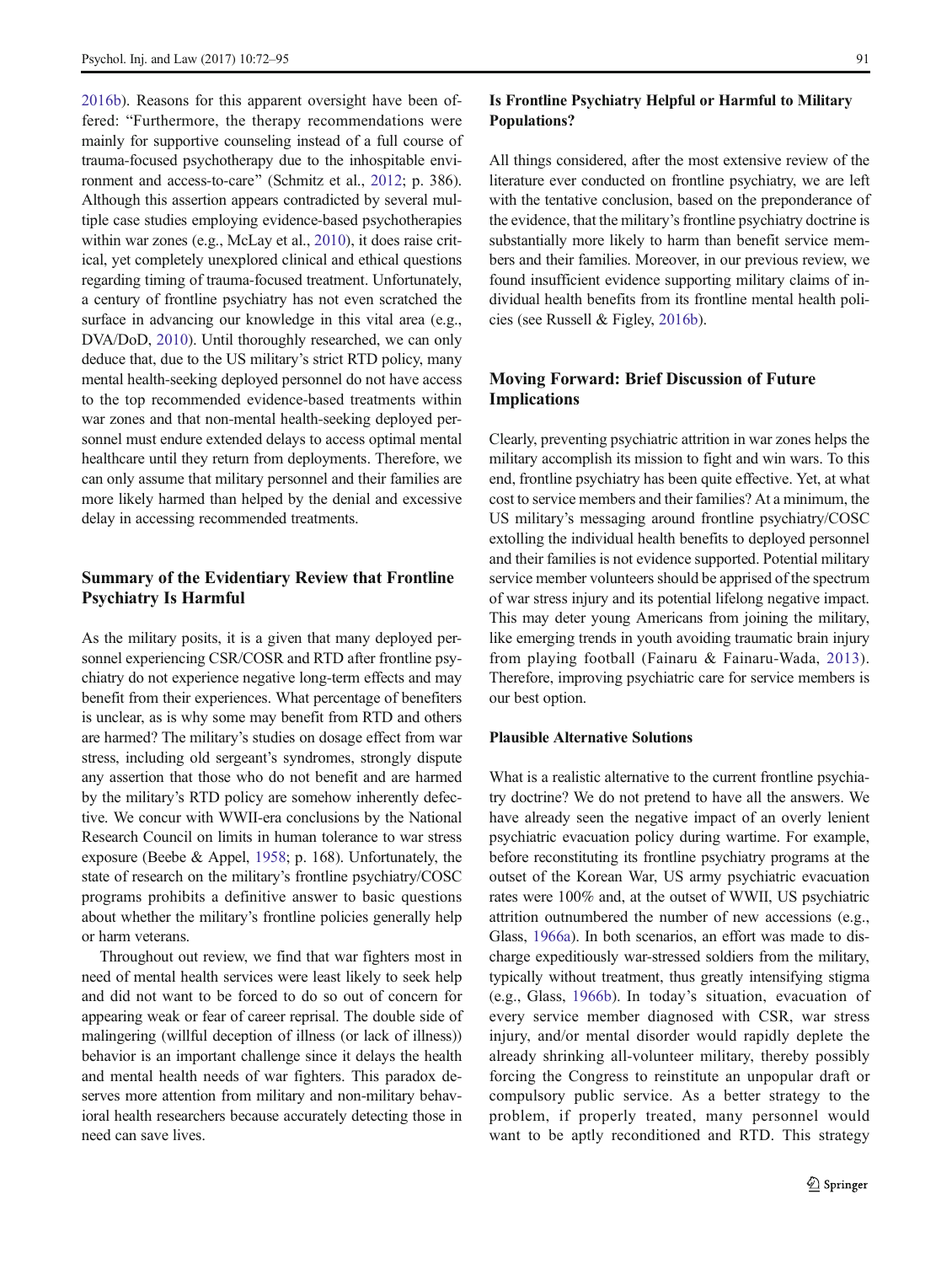<span id="page-20-0"></span>presents a potential win-win for individuals and the military.

US politicians generally avoid making difficult choices related to military mental health care (see Russell, Zinn, & Figley, [2016\)](#page-23-0). However, examination of what is occurring in other countries is informative. Every Western military incorporates a frontline psychiatry policy, including the IDF and MoD, which has the lowest rates of PTSD of Western military powers (e.g., Fear et al., [2010](#page-21-0)). As an intermediate action, our recommended corrective actions are three-fold: (a) First and foremost, conduct comprehensive investigations by external, impartial agency(ies) to provide more definitive answers to the basic questions we raised and offer better informed solutions; (b) the US military should adopt the UK's Harmony Guidelines to strictly limit deployment length and cumulative exposure in the war zone; and (c) the US military should return to WWII-era mandatory treatment policy, similar to the UK and IDF, emphasizing definitive treatment and reconditioning versus military discharge (see Russell, Zinn, & Figley, [2016](#page-23-0)). We have outlined other related solutions and courses of actions, including a possible class action against the DoD to compel policy changes (Russell, Butkus, & Figley, [2016a](#page-22-0), [b](#page-22-0); Russell, Zinn, & Figley, [2016\)](#page-23-0).

In concluding our three-article series, the DoD needs to confront the dilemma in frontline psychiatry that psychiatric casualties appear to exceed combined totals of personnel medically wounded and killed in action. A middle ground certainly exists to accomplish the military's two missions (fight wars and protect the force), but finding the solution requires the DoD and government leaders to exert due diligence and start conducting the required rigorous research. Or, as the DoD Task Force on Mental health ([2007](#page-21-0)) put it, "Clearly, the challenges are enormous and the consequences of non-performance are significant" (p. 5).

Acknowledgements We thank David Gellman or his assistance with the literature review.

#### Compliance with Ethical Standards

Conflict of Interest The authors declare that they have no conflict of interest..

# References

Adler, A. B., Huffman, A. H., Bliese, P. D., & Castro, C. A. (2005). The impact of deployment length and experience on the well-being of male and female soldiers. Journal of Occupational Health Psychology, 10, 121–137.

- Archibald, H. C., Long, D. M., Miller, C., & Tuddenhan, R. D. (1962). Gross stress reaction in combat-a 15-year follow-up. The American Journal of Psychiatry, 119, 317–322.
- Assistant Secretary of Defense for Health Affairs. (2006). Policy guidance on deployment-limiting psychiatric conditions and medications. Memorandum issued by William Winkenwerder, Jr., MD., to Secretary of Army, Secretary of Navy, Secretary of Air Force, and Chairman of the Joint Chiefs of Staff on November 7, 2006. Washington, DC: Pentagon.
- Bartemeier, L. H., Kubie, L. S., Menninger, K. A., Romano, J., & Whitehorn, J. C. (1946). Combat exhaustion. Journal of Nervous and Mental Disease, 104, 358–389.
- Beebe, G. W., & Appel, J. W. (1958). Variation in psychological tolerance to ground combat in World War II. Final Report Contract DA-19-007-MD-172. Washington, DC: National Academy of Sciences, National Research Council Division of Medical Sciences.
- Beckham, J. C., Feldman, M. E., & Kirby, A. C. (1998). Atrocities exposure in Vietnam combat veterans with chronic posttraumatic stress disorder: relationship to combat exposure, symptom severity, guilt and interpersonal violence. Journal of Traumatic Stress, 11, 777– 785.
- Boyko, E. J., Jacobson, I. G., Smith, B., Ryan, M. A. K., Hooper, T. I., Amoroso, P. J., Gackstetter, G. D., Barrett-Connor, E., & Smith, T. C. (2010). Risk of diabetes in U.S. military service members in relation to combat deployment and mental health. Diabetes Care, 33, 1771–1777.
- Brill, N. Q., & Beebe, G. W. (1952). Psychoneurosis: military applications of a follow-up study. U.S. Armed Services Medical Journal, 3, 15–33.
- Brill, N. Q., & Beebe, G. W. (1955). A follow-up study of war neuroses: VA medical monograph. Washington, DC: National Research Council and Veterans Administration.
- Brewin, C. R., Andrews, B., & Valentine, J. D. (2000). Meta-analysis of risk factors for posttraumatic stress disorder in trauma-exposed adults. Journal of Consulting and Clinical Psychology, 68, 748– 766.
- Brusher, E. A. (2011). Combat and operational stress control. In E. C. Ritchie (Ed.), Textbooks of military medicine: combat and operational behavioral health. Falls Church, VA: Office of the Surgeon General, Department of the Army.
- Bryan, C. J., Hernandez, A. M., Allison, S., & Clemans, T. (2013). Combat exposure and suicide risk in two samples of military personnel. Journal of Clinical Psychology, 69, 64–77.
- Calhoun, L. G., & Tedeschi, R. G. (2013). Posttraumatic growth in clinical practice. New York: Brunner Routledge.
- Chermol, B. H. (1985). Wounds without scars: treatment of battle fatigue in the U.S. armed forces in the Second World War. Military Affairs, 49, 9–12.
- Cigrang, J. A., Peterson, A. L., & Schobitz, R. P. (2005). Three American troops in Iraq: evaluation of a brief exposure therapy treatment for the secondary prevention of combat-related PTSD. Pragmatic Case Studies in Psychotherapy, 1(2), 1–25 Article 1. Retrieved from [http://hdl.rutgers.edu/1782.1/pcsp1.2.54.](http://dx.doi.org/http://hdl.rutgers.edu/1782.1/pcsp1.2.54)
- Crain, J. A., Larson, G. E., Highfill-McRoy, R. M., & Schmied, E. A. (2011). Postcombat outcomes among Marines with preexisting mental diagnoses. Journal of Traumatic Stress, 24(6), 671–679.
- Crum-Cianflone, N. F., Bagnell, M. E., Schaller, E., Boyko, E. J., Smith, B., Maynard, C., Ulmer, C. S., Vernalis, M., & Smith, T. C. (2015). Impact of combat deployment and posttraumatic stress disorder on newly reported coronary heart disease among US active duty and reserve forces. Circulation, 113, 1–32.
- Da Costa, J. M. (1871). On irritable heart: a clinical study of a form of functional cardiac disorder and its consequences. Reprinted in 1951 American Journal of Medicine, 11, 559–567.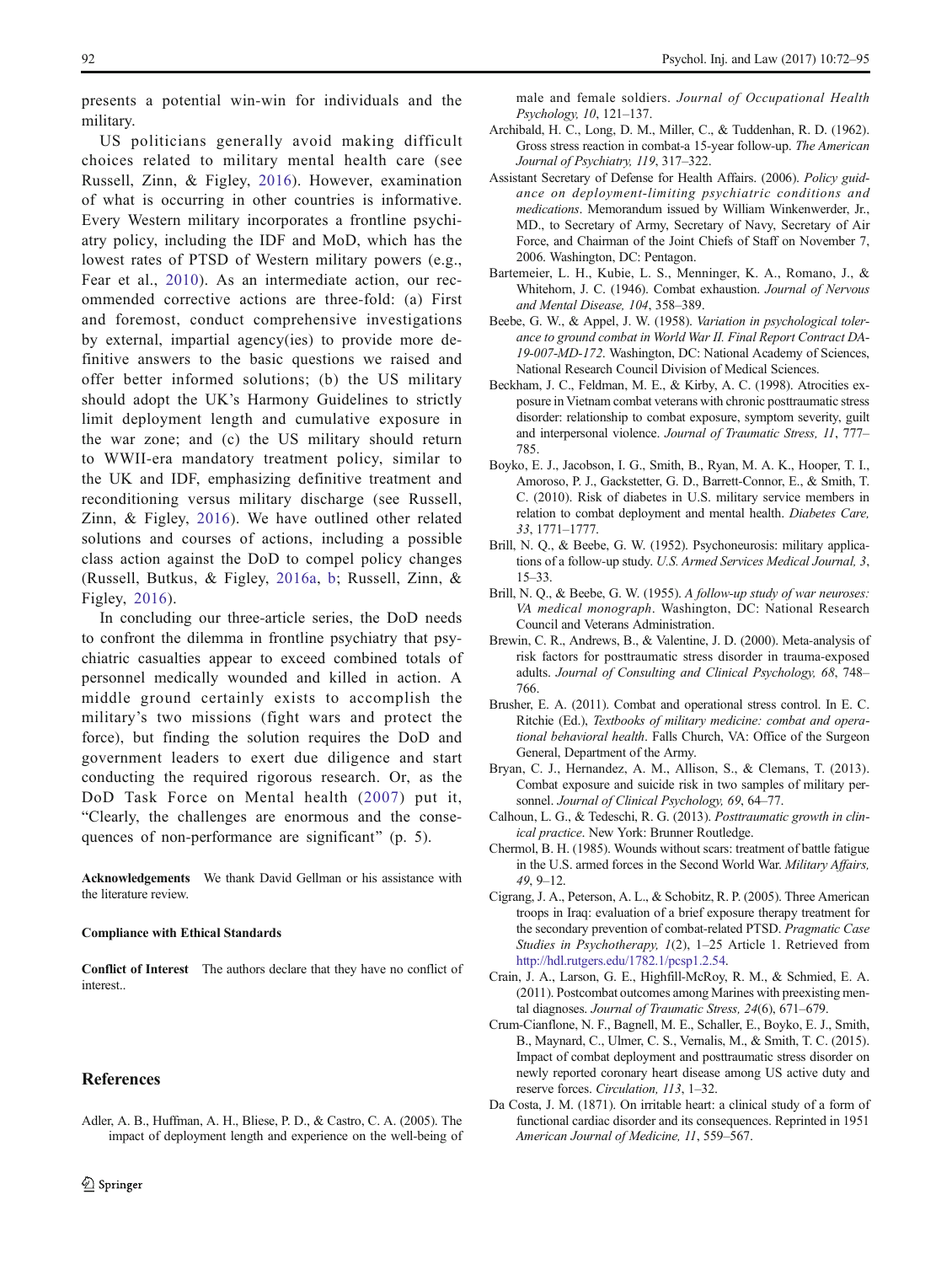- <span id="page-21-0"></span>Department of the Army. (2006). Combat and operational stress control: Field Manual 4-02.51 (FM 8-51). Washington, DC: Headquarters, Department of the Army.
- Department of Defense Task Force on Mental health. (2007). An achievable vision: report of the Department of Defense Task Force on Mental Health. Falls Church, VA: Defense Health Board.
- Department of Navy & U.S. Marine Corps (2010). Combat and operational stress control. U.S. Navy, NTTP 1-15M; U.S. Marine Corps, MCRP 6-11C. Washington, DC.
- Department of Veterans Affairs & Department of Defense. (2004). VA/ DoD clinical practice guideline for the management of posttraumatic stress. Washington, DC: Veterans Health Administration, Department of Veterans Affairs and Health Affairs, Department of Defense. Office of Quality and Performance publication 10Q-CPG/PTSD-04.
- Department of Veterans Affairs & Department of Defense. (2010). VA/ DoD clinical practice guideline for the management of posttraumatic stress. Washington, DC: Veterans Health Administration, Department of Veterans Affairs and Health Affairs, Department of Defense. Office of Quality and Performance publication 10Q-CPG/PTSD-10.
- Dohrenwend, B. P., Yager, T. J., Wall, M. M., & Adams, B. G. (2013). The roles of combat exposures, personal vulnerability, and involvement in harm to civilians or prisoners in Vietnam War-related posttraumatic stress disorder. Clinical Psychology Science, 1(3), 223– 238.
- Fainaru, S., & Fainaru-Wada, M. (2013). Youth football participation drops. ESPN. Available at: [http://espn.go.com/espn/otl/story/\\_](http://dx.doi.org/http://espn.go.com/espn/otl/story/_/page/popwarner/pop-warner-youth-football-participation-drops-nfl-concussion-crisis-seen-causal-factor) [/page/popwarner/pop-warner-youth-football-participation-drops](http://dx.doi.org/http://espn.go.com/espn/otl/story/_/page/popwarner/pop-warner-youth-football-participation-drops-nfl-concussion-crisis-seen-causal-factor)[nfl-concussion-crisis-seen-causal-factor.](http://dx.doi.org/http://espn.go.com/espn/otl/story/_/page/popwarner/pop-warner-youth-football-participation-drops-nfl-concussion-crisis-seen-causal-factor)
- Fear, N. T., Jones, M., Murphy, D., Hull, L., Iversen, A. C., Coker, B., Machell, L., Sundin, J., Woodhead, C., Jones, N., Greenberg, N., Landau, S., Dandeker, C., Rona, R. J., Hotopf, M., & Wessely, S. (2010). What are the consequences of deployment to Iraq and Afghanistan on the mental health of the UK armed forces? A cohort study. Lancet, 375, 1783–1797.
- Felitti, V. J., Anda, R. F., Nordenberg, D., Williamson, D. F., Spitz, A. M., Edwards, V., Koss, M. P., & Marks, J. S. (1998). Relationship of childhood abuse and household dysfunction to many of the leading causes of death in adults: the Adverse Childhood Experiences (ACE) study. American Journal of Preventive Medicine, 14, 245– 258.
- Gabriel, R. A. (2013). Between flesh and steel: a history of military medicine from the middle ages to the war in Afghanistan. Washington, DC: Potomac Books.
- Glass, A. J. (1947). Effectiveness of forward neuropsychiatric treatment. Bulletin of the U.S. Army Medical Department, 7, 1034–1041.
- Glass, A. J. (1966a). Army psychiatry before World War II. In A. J. Glass & R. J. Bernucci (Eds.), Medical Department United States Army. Neuropsychiatry in World War II: zone of interior (Vol. 1, pp. 3–23). Washington, DC: Office of the Surgeon General, Department of the Army.
- Glass, A. J. (1966b). Lessons learned. In A. J. Glass & R. J. Bernucci (Eds.), Medical Department United States Army. Neuropsychiatry in World War II: zone of interior (Vol. 1, pp. 735–759). Washington, DC: Office of the Surgeon General, Department of the Army.
- Granado, N.S., Smith, T. C., Swanson, M., Harris, R. B., Shahar, E., Smith, B., Boyko, E. J., Wells, T. S., & Ryan, M.A.K. (2009). Newly reported hypertension after military combat deployment in a large population-based study. Hypertension, 966–973.
- Grinker, R. R., & Spiegel, J. P. (1943). War neuroses in North Africa: the Tunisian campaign. Restricted Report prepared for The Air Surgeon, Army Air Forces. New York: Josiah Macy, Jr. Foundation.
- Hanson, F. R, & Ranson, M. C. (1949). Statistical studies. In Combat psychiatry: Experiences in the North African and Mediterranean

theaters of operation American ground forces, World War II. In F.R. Hanson (Ed.), U.S. Army Medical Department. Honolulu, HI: University Press of Pacific.

- Hiley-Young, B., Blake, D. D., Abueg, F. R., Rozynko, V., & Gusman, F. D. (1995). Warzone violence in Vietnam: an examination of premilitary, military, and postmilitary factors in PTSD inpatients. Journal of Traumatic Stress, 8, 125–141.
- Hing, M., Cabrera, J., Barstow, C., & Forsten, R. (2012). Special operations forces and incidence of post-traumatic stress disorder symptoms. Journal of Special Operation Medicine, 12(3), 23–35.
- Hoge, C. W., Castro, C. A., Messer, S. C., McGurk, D., Cotting, D. I., & Koffman, R. L. (2004). Combat duty in Iraq and Afghanistan, mental health problems, and barriers to care. New England Journal of Medicine, 351, 13–22.
- Horesh, D., Solomon, Z., Zerach, G., & Ein-Dor, T. (2011). Delayedonset PTSD among war veterans: the role of life events throughout the life cycle. Social Psychiatry Psychiatric Epidemiology, 46, 863-870.
- Hung, B. (2008). Behavioral health activity and workload in the Iraq theater of operations. US Army Medical Department Journal, 39, 42.
- Institute of Medicine. (2008). Gulf War and health: physiologic, psychologic and psychosocial effects of deployment-related stress (Vol. 6). Washington, DC: The National Academies Press.
- Institute of Medicine. (2014). Treatment for posttraumatic stress disorder in military and veteran populations: final assessment. Washington, DC: The National Academies Press.
- Jacobson, I. G., Ryan, M. A. K., Hooper, T. I., Smith, T. C., Amoroso, P. J., Boyko, E. J., Gackstetter, G. D., Wells, T. S., & Bell, N. S. (2008). Alcohol use and alcohol-related problems before and after military combat deployment. JAMA, 300, 663–675.
- Jacobson, I. G., Smith, T. C., Smith, B., Keel, P. K., Amoroso, P. J., Wells, T. S., Bathalon, G. P., Boyko, E. J., & Ryan, M. A. K. (2009). Disordered eating and weight changes after deployment: longitudinal assessment of a large US military cohort. American Journal of Epidemiology, 169, 415–427.
- Joint Mental Health Advisory Team-7 (2011). Operation Enduring Freedom 2010 Afghanistan. Office of the Surgeon General United States Army Medical Command and Office of the Command Surgeon HQ, USCENTCOM and Office of the Command Surgeon U.S. Forces Afghanistan (USFOR-A).
- Joint Mental Health Advisory Team-8 (2013). Operation Enduring Freedom 2013 Afghanistan. Office of the Surgeon General United States Army Medical Command and Office of the Command Surgeon HQ, USCENTCOM and Office of the Command Surgeon U.S. Forces Afghanistan (USFOR-A).
- Joint Mental Health Advisory Team-9 (2013). Operation Enduring Freedom 2013 Afghanistan. Office of the Surgeon General United States Army Medical Command and Office of the Command Surgeon HQ, USCENTCOM and Office of the Command Surgeon U.S. Forces Afghanistan (USFOR-A).
- Jones, E., & Wessely, S. (2003). Forward psychiatry in the military: its origin and effectiveness. Journal of Traumatic Stress, 16, 411–419.
- Jones, E., & Wessely, S. (2005). Shell shock to PTSD: military psychiatry from 1900 to the Gulf War. Hove: Office of the Surgeon General, U. S. Army. Borden Institute.
- Jones, F. D. (1995a). Psychiatric lessons of war. In R. Zatchuk & R. F. Bellamy (Eds.), Textbook of military medicine: war psychiatry (pp. 1–34). Washington, DC: Office of the Surgeon General, U. S. Army. Borden Institute.
- Jones, F. D. (1995b). Traditional warfare combat stress casualties. In R. Zatchuk & R. F. Bellamy (Eds.), Textbook of military medicine: war psychiatry (pp. XXXX–XXXX). Washington, DC: Office of the Surgeon General, U. S. Army. Borden Institute.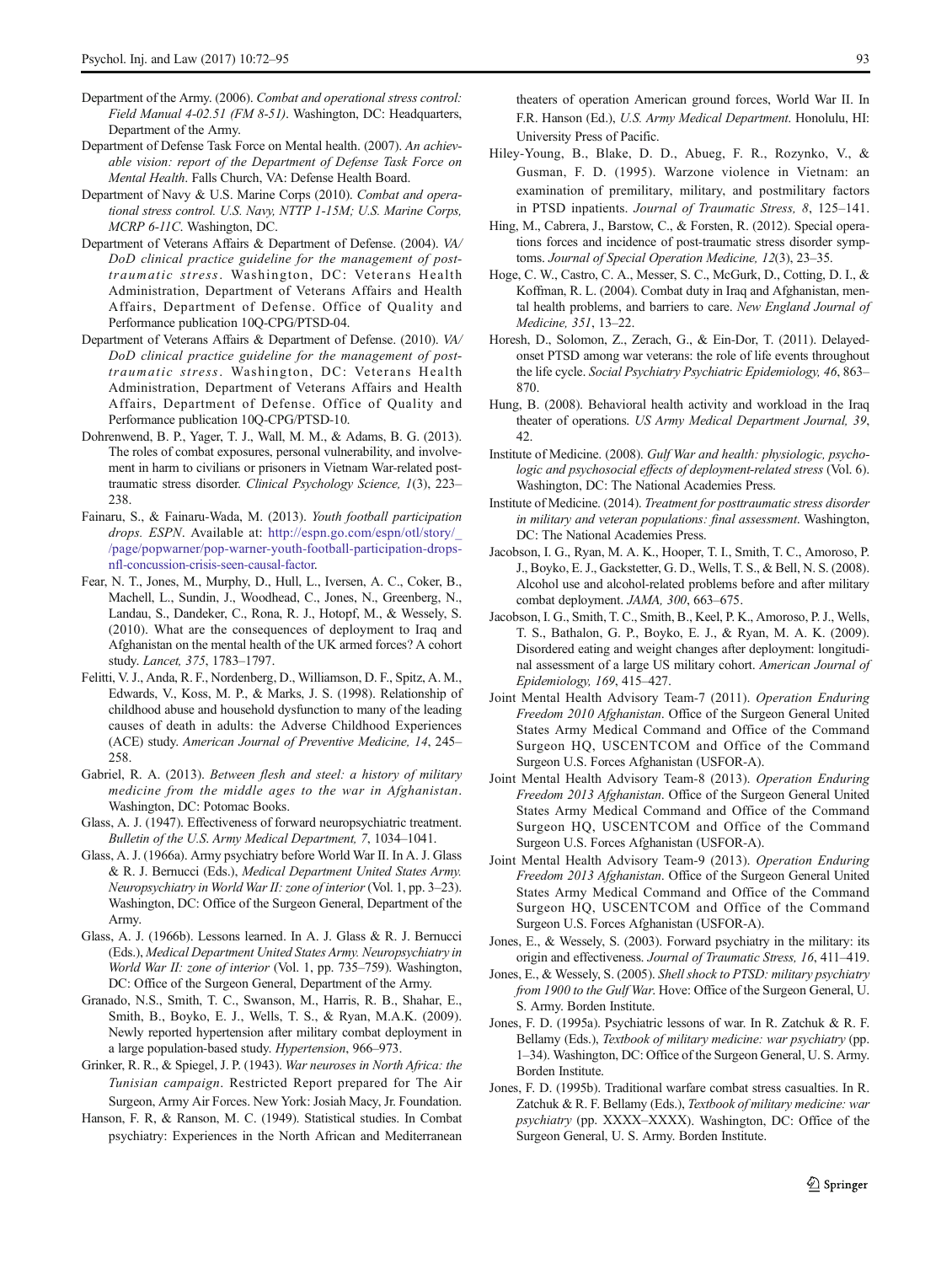- <span id="page-22-0"></span>Kay, A. G. (1912). Insanity in the army during peace and war, and its treatment. Journal of the Royal Army Medical Corps, 18, 146–158.
- Kendler, K. S., Thornton, L. M., & Gardner, C. O. (2000). Stressful life events and previous episodes in the etiology of major depression in women: an evaluation of the "kindling" hypothesis. American Journal of Psychiatry, 157, 1243–1251.
- Kline, A., Falca-Dodson, M., Sussner, B., Ciccone, D. S., Chandler, H., Callahan, L., & Losonczy, M. (2010). Effects of repeated deployment to Iraq and Afghanistan on the health of New Jersey army national guard troops: implications for military readiness. American Journal of Public Health, 100(2), 276–283.
- Klostermann, K., Mignone, T., Kelley, M. L., Musson, S., & Bohall, G. (2012). Intimate partner violence in the military: treatment considerations. Aggression and Violent Behavior, 17, 53–58.
- Kulka, R. A., Schlenger, W. E., Fairbank, J. A., Hough, R. L., Jordan, B. K., Marmar, C. R., & Weiss, D. S. (1990). Trauma and the Vietnam War generation: report of findings from the National Vietnam Veterans Readjustment Study. New York: Brunner/Mazel.
- LeardMann, C. A., Smith, T. C., Smith, B., Wells, T. S., & Ryan, M. A. K. (2009). Baseline self-reported functional health and vulnerability to post-traumatic stress disorder after combat deployment: prospective US military cohort study. BMJ, 338, 1–9. doi[:10.1136/bmj.b1663](http://dx.doi.org/10.1136/bmj.b1663).
- Lippa, S. M., Fonda, J. M., Fortier, C. B., Amick, M. A., Kenna, A., Milberg, W. P., & McGlinchey, R. E. (2015). Deployment-related psychiatric and behavioral conditions and their association with functional disability in OEF/OIF/OND veterans. Journal of Traumatic Stress, 28, 25–33.
- Ludwig, A., & Ranson, S. (1947). A statistical follow-up of effectiveness of treatment of combat-induced psychiatric casualties: 1. Returns to full combat duty. Military Surgeon, 100, 51–62.
- Maclean, W. (1867). Lecture on disease of the heart in the British army: the cause and the remedy. British Medical Journal, 1, 491–494.
- Maguen, S., Luxton, D. D., Skopp, N. A., Gahm, G. A., Reger, M. A., Metzler, T. J., & Marmar, C. R. (2011). Killing in combat, mental health symptoms, and suicidal ideation in Iraq war veterans. Journal of Anxiety Disorders, 25, 563–567.
- Marshall, G. N., Davis, L. M., & Sherbourne, C. D. (2000). A review of the scientific literature as it pertains to Gulf War illnesses: Stress (Vol. 4). Prepared for the Office of the Secretary of Defense. Santa Monica, CA: National Defense Research Institute, RAND.
- McCutchan, P. K., Liu, X., LeardMann, C. A., Smith, T. C., Boyko, E. J., Gore, K. L., Freed, M. C., & Engle, C. C. (2016). Deployment, combat, and risk of multiple physical symptoms in the US military: a prospective cohort study. Annals of Epidemiology, 26(2), 122–128.
- McGeorge, T., Hughes, J. H., & Wessely, S. (2006). The MoD PTSD decision: a psychiatric perspective. Occupational Health Review, 122, 21–28.
- McLay, R. N., McBrien, C., Wiederhold, M. D., & Wiederhold, B. K. (2010). Exposure therapy with and without virtual reality to treat PTSD while intensive outpatient prolonged exposure 95 in the combat theater: a parallel case series. Cyberpsychology, Behavior & Social Networking, 13, 37–42. doi[:10.1089/cyber.2009.0346](http://dx.doi.org/10.1089/cyber.2009.0346).
- Menninger, W. C. (1947). Psychosomatic medicine: somatization reactions. Psychosomatic Medicine, 9, 92–97.
- Mental Health Advisory Team-I. (2003). MHAT Operation Iraqi Freedom. U.S. Army Surgeon General.
- Mental Health Advisory Team-II. (2005). Operation Iraqi Freedom-II. Mental Health Advisory Team (MHAT-II). U.S. Army Surgeon General.
- Mental Health Advisory Team-III. (2006). Mental Health Advisory Team (MHAT-III). Operation Iraqi Freedom 04-06. Office of the Surgeon Multinational Force-Iraq & Office of the Surgeon General, United States Army Medical Command.
- Mental Health Advisory Team-IV (2006). Mental Health Advisory Team (MHAT-IV). Operation Iraqi Freedom 05-07. Office of the Surgeon

 $\hat{Z}$  Springer

Multinational Force-Iraq & Office of the Surgeon General, United States Army Medical Command.

- Mental Health Advisory Team-V. (2008). Mental Health Advisory Team (MHAT-V). Operation Enduring Freedom 06-08. Office of the Surgeon Multinational Force-Iraq & Office of the Surgeon General, United States Army Medical Command.
- Mental Health Advisory Team-VI (2009). Mental Health Advisory Team (MHAT-6). Operation Enduring Freedom 2009 Afghanistan. Office of the Command Surgeon US Forces Afghanistan (USFOR-A) and Office of the Surgeon General, United States Army Medical Command.
- Miller, L. (2000). Neurosensitization: a model for persistent disability in chronic pain, depression, and posttraumatic stress disorder following injury. NeuroRehabilitation, 14, 25–32.
- Moran, L. (1945). The anatomy of courage. New York: Carroll & Graf.
- Nash, W. P., Boasso, A. M., Steenkamp, M. M., Larson, J. L., Lubin, R. E., & Litz, B. T. (2014). Posttraumatic stress in deployed marines: prospective trajectories of early adaptation. Journal of Abnormal Psychology . doi:[10.1037/abn0000020](http://dx.doi.org/10.1037/abn0000020).Advance online publication
- Noy, S. (1991). Combat stress reactions. In R. Gal & A. D. Mangelsorf (Eds.), International handbook of military psychology. London: John Wiley.
- Noy, S. (2001). Gradations of stress as determinants of the clinical picture immediately after traumatic events. Traumatology, 6, 1–8.
- Ozer, E., Best, S. R., Lipsey, T. L., & Weis, D. L. (2003). Predictors of posttraumatic stress disorder and symptoms in adults: a meta-analysis. Psychological Bulletin, 129, 52–73.
- Pintor, L., Gasto, C., Navarro, V., Torres, X., & Fananas, L. (2003). Relapse of major depression after complete and partial remission during a 2-year follow-up. Journal of Affective Disorders, 73, 237–244.
- Ramchand, R., Rudavsky, R., Grant, S., Tanielian, T., & Jayconx, L. (2015). Prevalence of, risk factors for, and consequences of posttraumatic stress disorder and other mental health problems in military populations deployed to Iraq and Afghanistan. Current Psychiatry Report, 17, 1–11.
- Ranson, S. W. (1949). The normal battle reaction. In F. R. Hanson (Ed.), Combat psychiatry, special supplement, the bulletin of the U.S. Army Medical Department (Vol. IX).
- Rona, R. J., Jones, M., Keeling, M., Hull, L., Wessely, S., & Fear, N. T. (2014). Mental health consequences of overstretch in the U.K. armed forces, 2007–09: a population-based cohort study. Lancet Psychiatry, 1, 531–538.
- Russell, M. C., Butkus, S., & Figley, C. R. (2016b). Contribution of military organization and leadership factors in perpetuating generational cycle of preventable wartime mental health crises: part one. Psychological Injury and Law, 9, 55–72.
- Russell, M. C., Butkus, S., & Figley, C. R. (2016c). Ending the generational cycle of preventable wartime mental health crises: part two: establishing a behavioral health corps and other constructive solutions. Psychological Injury and Law, 9, 73–86.
- Russell, M. C., & Figley, C. R. (2015a). Generational wartime behavioral health crises: part one of a preliminary analysis. Psychological Injury and Law, 8, 106–131.
- Russell, M. C., & Figley, C. R. (2015b). Investigating recurrent generational wartime behavioral health crises: part two of a preliminary analysis. Psychological Injury and Law, 8, 132–152.
- Russell, M. C., & Figley, C. R. (2016a). Does the military's frontline psychiatry/combat and operational stress control doctrine harm veterans? Part one: Framing the issue. Manuscript submitted for publication.
- Russell, M. C., & Figley, C. R. (2016b). Do the military's frontline psychiatry/combat and operational stress control doctrine benefit veterans? Part two: Systematic review of the evidence. Manuscript submitted for publication.